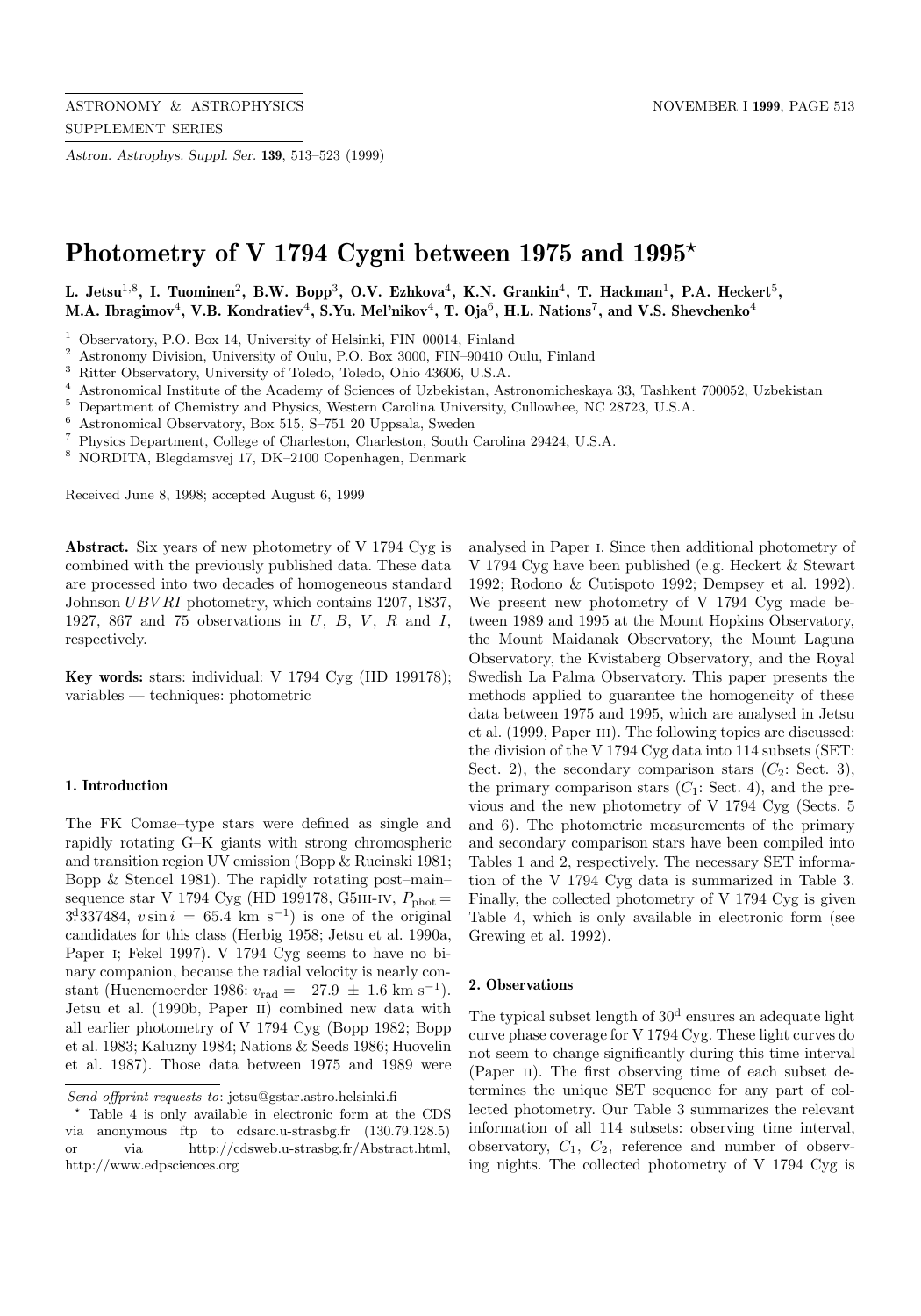| $16 \text{ Cyg B}$ |                                     |                   |                   |                                     |                             |
|--------------------|-------------------------------------|-------------------|-------------------|-------------------------------------|-----------------------------|
| U                  | B                                   | V                 | $\boldsymbol{R}$  | $\overline{I}$                      | Reference                   |
| $7.060 \pm 0.026$  | $6.860 \pm 0.019$                   | $6.200 \pm 0.017$ |                   |                                     | Johnson & Morgan 1953       |
| $7.090 \pm 0.031$  | $6.900 \pm 0.023$                   | $6.210 \pm 0.022$ |                   |                                     | Tolbert 1964                |
| $7.070 \pm 0.019$  | $6.880 \pm 0.014$                   | $6.220 \pm 0.011$ |                   |                                     | Argue 1966                  |
| $7.072 \pm 0.043$  | $6.855 \pm 0.043$                   | $6.191 \pm 0.013$ | $5.750 \pm 0.016$ | $5.408 \pm 0.016$                   | Johnson et al. 1966         |
|                    | $6.898 \pm 0.022$                   | $6.238 \pm 0.020$ | $5.692 \pm 0.023$ | $5.341 \pm 0.027$                   | Moffett & Barnes 1979       |
|                    |                                     | $6.217 \pm 0.010$ |                   |                                     | Tedesco et al. 1982         |
|                    |                                     | $6.230 \pm 0.009$ |                   |                                     | Olsen 1983                  |
|                    |                                     | $6.200 \pm 0.010$ |                   |                                     | Campins et al. 1985         |
|                    | $6.910 \pm 0.028$                   | $6.250 \pm 0.020$ |                   | $5.716 \pm 0.028$ $5.350 \pm 0.028$ | Rakos & Franz 1988          |
|                    |                                     | $6.232 \pm 0.004$ |                   |                                     | Fabregat & Reglero 1990     |
|                    |                                     | $6.242 \pm 0.008$ |                   |                                     | Stetson 1991                |
|                    | $6.876 \pm 0.017$                   | $6.215 \pm 0.016$ |                   |                                     | Turon et al. 1992           |
|                    |                                     | $6.238 \pm 0.004$ |                   |                                     | <b>Skiff 1993</b>           |
| $7.071 \pm 0.010$  | $6.882 \pm 0.015$                   | $6.230 \pm 0.013$ | $5.728 \pm 0.025$ | $5.383 \pm 0.031$                   | Weighted mean for 16 Cyg B  |
| 57 Cyg             |                                     |                   |                   |                                     |                             |
|                    | $4.630\pm0.023$                     | $4.780 \pm 0.018$ |                   |                                     | Ljunggren $&$ Oja 1964      |
| $4.044 \pm 0.023$  | $4.625 \pm 0.023$                   | $4.766 \pm 0.022$ |                   | $4.833 \pm 0.023$ $4.968 \pm 0.025$ | Johnson et al. 1966         |
| $4.025 \pm 0.023$  | $4.635 \pm 0.017$                   | $4.760 \pm 0.014$ |                   |                                     | Eggen $1968$                |
| $4.100 \pm 0.026$  | $4.660 \pm 0.021$                   | $4.800 \pm 0.019$ |                   |                                     | Crawford et al. 1971        |
|                    |                                     | $4.740 \pm 0.010$ |                   |                                     | Straizys et al. 1989        |
|                    | $4.640 \pm 0.009$                   | $4.774 \pm 0.007$ |                   |                                     | Turon et al. 1992           |
| $4.053 \pm 0.031$  | $4.639 \pm 0.009$                   | $4.766 \pm 0.017$ | $4.833 \pm 0.023$ | $4.968 \pm 0.025$                   | Weighted mean for 57 Cyg    |
| SAO 50257          |                                     |                   |                   |                                     |                             |
|                    |                                     | $6.660 \pm 0.010$ |                   |                                     | Straizys et al. 1989        |
|                    | $7.554 \pm 0.152$                   | $6.634 \pm 0.022$ |                   |                                     | Turon et al. 1992           |
|                    | $7.554 \pm 0.152$                   | $6.656 \pm 0.010$ |                   |                                     | Weighted mean for SAO 50257 |
| SAO 50326          |                                     |                   |                   |                                     |                             |
| $9.990 \pm 0.010$  | $8.730 \pm 0.008$                   | $7.540 \pm 0.006$ |                   |                                     | McClure 1970                |
| $10.010 \pm 0.027$ | $8.720 \pm 0.020$                   | $7.560 \pm 0.008$ |                   |                                     | Landolt 1975                |
|                    |                                     | $7.540 \pm 0.010$ |                   |                                     | Straizys et al. 1989        |
|                    | $9.992 \pm 0.007$ $8.729 \pm 0.003$ | $7.546 \pm 0.009$ |                   |                                     | Weighted mean for SAO 50326 |

**Table 1.** The UBVRI magnitudes of all  $C_2$ , and their weighted means

given in Table 4. It contains the UBV RI magnitudes of V 1794 Cyg (Cols. 3–7), their subset numbers and heliocentric julian dates (Cols. 1–2: SET and HJD), and the detected flares (Col. 8: F, see also Paper III: Sect. 3.1).

## **3. Secondary comparison stars**  $(C_2)$

The  $C_2$  of differential photometry is observed to confirm the constant brightness of  $C_1$ , and to determine the brightness of  $C_1$ . Even for a  $C_2$  of unknown brightness, the differential magnitudes  $\Delta m_{C_1-C_2}$  can confirm the short– term constant brightness of  $C_1$ . But this does not test the long–term constant brightness of  $C_1$ . For example, a low inclination late–type spotted  $C_1$  with long–term variability might not exhibit short–term variability. If the brightness of  $C_2$  is known, the  $C_1$  brightness is obtained, and the long–term constancy of  $C_1$  can eventually be verified with respect to the other available data. It is crucial for the long–term differential photometry of any variable star (O) that the constant brightness of the chosen  $C_1$  and  $C_2$  combination is confirmed with high accuracy. Such a combination should be consistently used in all subsequent differential photometry of O. To achieve this goal, we compiled numerous references of the UBV RI magnitudes (and errors) for all  $C_1$  and  $C_2$  of V 1794 Cyg (Tables 1 and 2). Furthermore, Table 2 contains new data for the two most frequently used  $C_1$  (SAO 50313 and SAO 50205). We will show that the best combination for V 1794 Cyg would be  $C_2$ =57 Cyg with  $C_1$ =SAO 50313 or SAO 50205.

Earlier  $C_1$  and  $C_2$  combinations for V 1794 Cyg appear arbitrary (see Table 3). The position of V 1794 Cyg in the vicinity of the North America Nebula (NGC 7000) and the Pelican Nebula (IC 5070) offers numerous  $C_1$ and  $C_2$  alternatives. Four secondary (16 Cyg B, 57 Cyg, SAO 50257, SAO 50326) and three primary comparison stars (SAO 50313, SAO 50205, SAO 50260) have been used. Furthermore, the primary comparison star SAO 50313 was once used as  $C_2$  (SET=38). The  $C_2$  of each SET is specified in Table 3 (Col. 5), where "Absolute" denotes absolute photometry. No  $C_2$  was observed or specified during some subsets.

## 3.1. Secondary comparison star 16 Cyg B

16 Cyg B (HD 186427, SAO 31899) was used as a C<sup>2</sup> only once (SET=28). The long–term  $UBV$  are constant (Table 1), but the RI show some scatter. The Cousins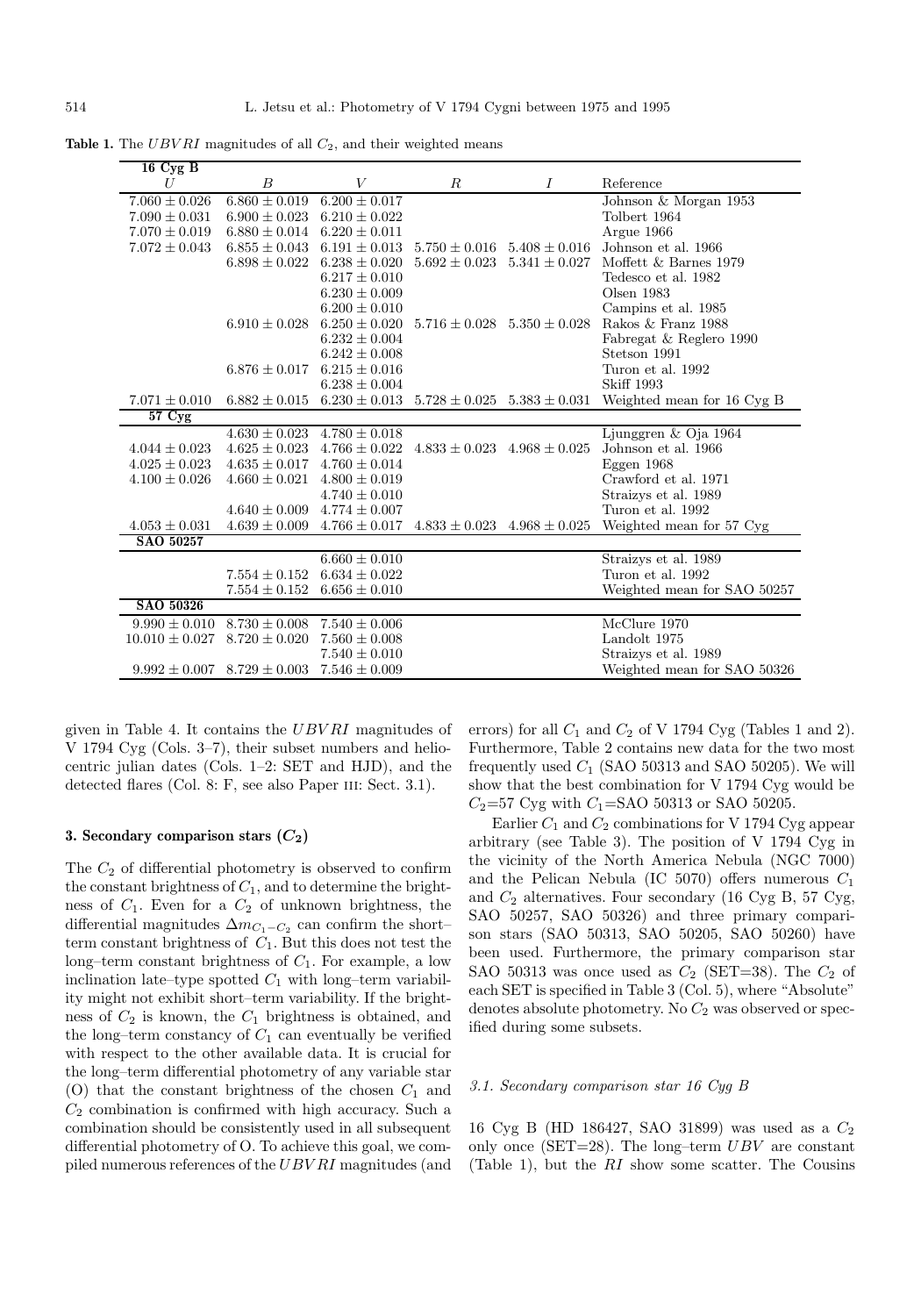

**Fig. 1. aceg)** The UBV R magnitudes of SAO 50313 during individual subsets (Table 2: ±1σ errors). The weighted mean and error are outlined with the continuous and the dashed line, respectively. **bdf**) Other measurements with respect to the reference number (i.e. no epoch)

RI by Rakos & Franz (1988) transformed to the standard Johnson system (Bessell 1979) agree with Moffett & Barnes (1979). Thus the  $RI$  by Johnson et al. (1966) induce the large errors of the long–term mean RI (Table 1). 16 Cyg B is a close "solar analog"–candidate (Neckel 1986: G3v,  $T_{\text{eff}} = 5735 \text{K}, B - V = 0^{m}66, U - B = 0^{m}20$ . Since the upper limit of the solar luminosity variations is  $\pm 0$ <sup>m</sup>001 (Willson & Hudson 1991), detection of photometric variability in this "solar analog"–candidate would be surprising. 16 Cyg B has been the standard star in many photometric studies (e.g. Moffett & Barnes 1979; Skiff 1993). The angular separation of  $\Delta_{\rm sep} = 13.6$  between 16 Cyg B and V 1794 Cyg requires a large extinction correction, and thus it is an inconvenient  $C_2$  for differential photometry.

## 3.2. Secondary comparison star 57 Cyg

 $57 \text{ Cyg (HD 199081, SAO } 50180, \Delta_{\text{sep}} = 0.22$  has been the most frequently used  $C_2$  for V 1794 Cyg. The  $UBV$  measurements indicate constant long–term brightness. But the RI have been measured only once (Johnson et al. 1966). 57 Cyg is an early–type B5v spectroscopic binary with  $P_{\rm orb} = 2^{d}854825$ , but *not* an eclipsing binary (Hilditch 1973; Batten et al. 1978; Giuricin et al. 1984). Since the masses are nearly equal  $(M_1/M_2=1.125)$ , and the orbital inclination is  $i \approx 48^\circ$ , the upper limit for B changes is  $\sim$  0<sup>m</sup>02 (Hilditch 1973). The differential UBV magnitudes  $\Delta m_{C_1-C_2}$  of our APT photometry revealed no periodicity with  $P_{\text{orb}}$ , nor any significant periodicity between  $0.44$  and  $50<sup>d</sup>$ . Finally, we confirmed the  $P_{\text{orb}}$  for the  $v_{\text{rad}}$  data in Hilditch (1973). That 57 Cyg was successfully used as  $C_2$ by Percy & Welch (1983) in studying the low amplitude photometric variability in early–type supergiants also supports short–term constant brightness. Our APT differential UBV photometry of SAO 50313 and SAO 50205 with respect to this  $C_2$  confirmed constant short–term brightness. Because the UBV magnitudes are accurate and the RI magnitudes are available, we conclude that 57 Cyg is currently the best  $C_2$  choice for V 1794 Cyg. Furthermore,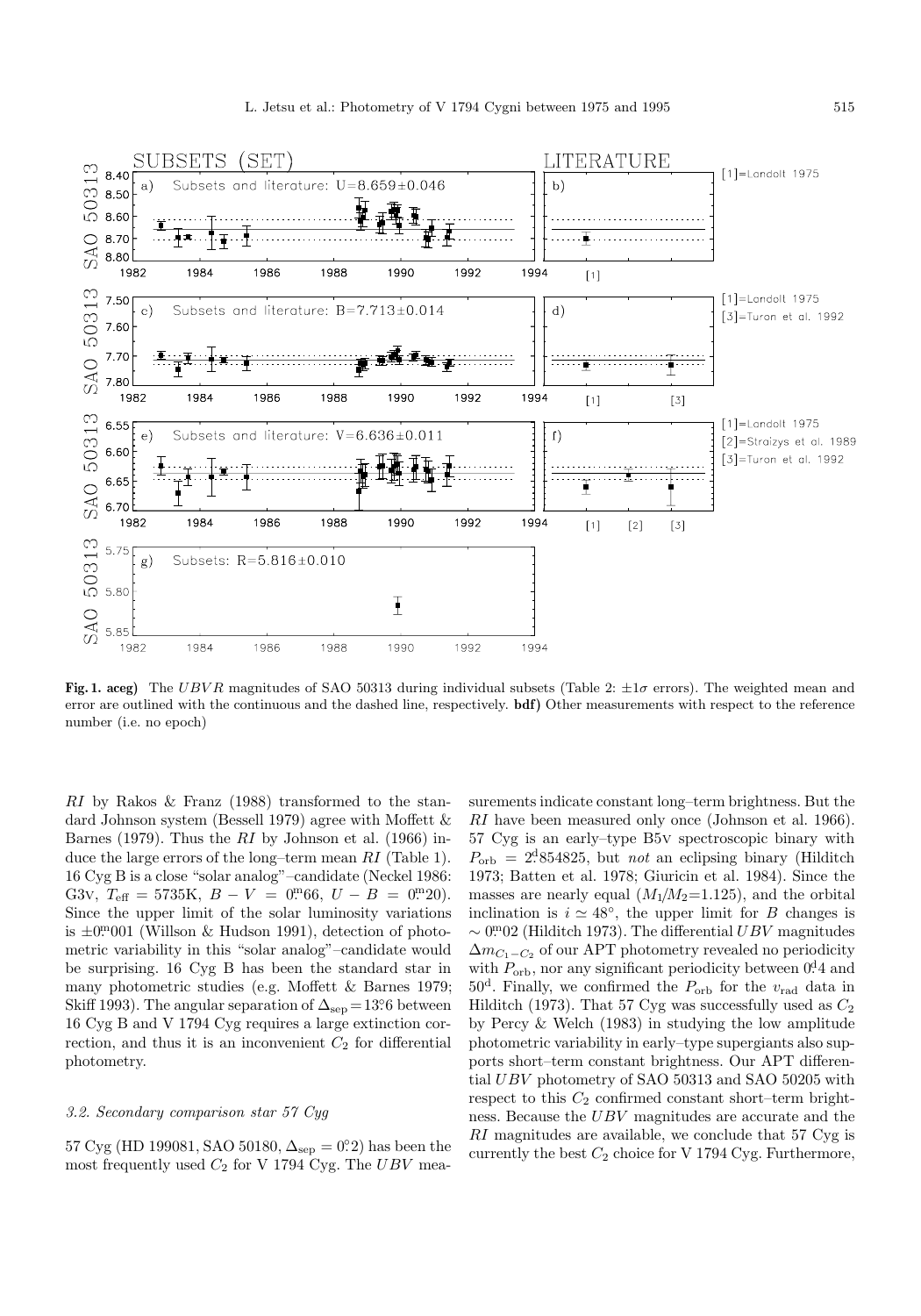

Fig. 2. The UBVRI magnitudes of SAO 50205, otherwise as in Fig. 1

57 Cyg is the *only* early–type  $C_2$  in Table 1, all others being late–type stars with convective outer envelopes possibly sustaining starspots.

## 3.3. Secondary comparison star SAO 50257

SAO 50257 (HD 199512,  $\Delta_{\rm sep} = 1.7$ ) is a K1–2 giant or subgiant (Yoss 1961; Straizys et al. 1989). There are only two  $V$  measurements (Table 1). The single  $B$  measurement is inaccurate (Turon et al. 1992), but agrees with  $B \sim$  $m_{\text{pg}} = 7\text{m}6$  (Fehrenbach et al. 1987). The short-term differential magnitudes SAO 50313 minus SAO 50257 were constant (Bopp et al. 1983; Kaluzny 1984). But SAO 50257 is an unsuitable  $C_2$ , because its long-term constant brightness is uncertain, and the URI magnitudes unknown.

## 3.4. Secondary comparison star SAO 50326

The spectral–type of SAO 50326 (HD 200060,  $\Delta_{\rm sep}=1.1$ ) is K2iii (McClure 1970; Schmitt 1971; Straizys et al. 1989). The few  $UBV$  measurements reveal no long–term variability (Table 1). Heckert & Stewart (1992) detected no short–term variability in the differential  $UBV(RI)_{\text{C}}$ magnitudes SAO 50313 minus SAO 50326. But this  $C_2$  is unsuitable, because its RI magnitudes are unknown.

# **4. Primary comparison stars**  $(C_1)$

The  $C_1$  of each SET is given in Table 3 (Col. 4). The two most frequently used  $C_1$  are SAO 50313 and SAO 50205. The third one has been used only once (SET=2: SAO 50260).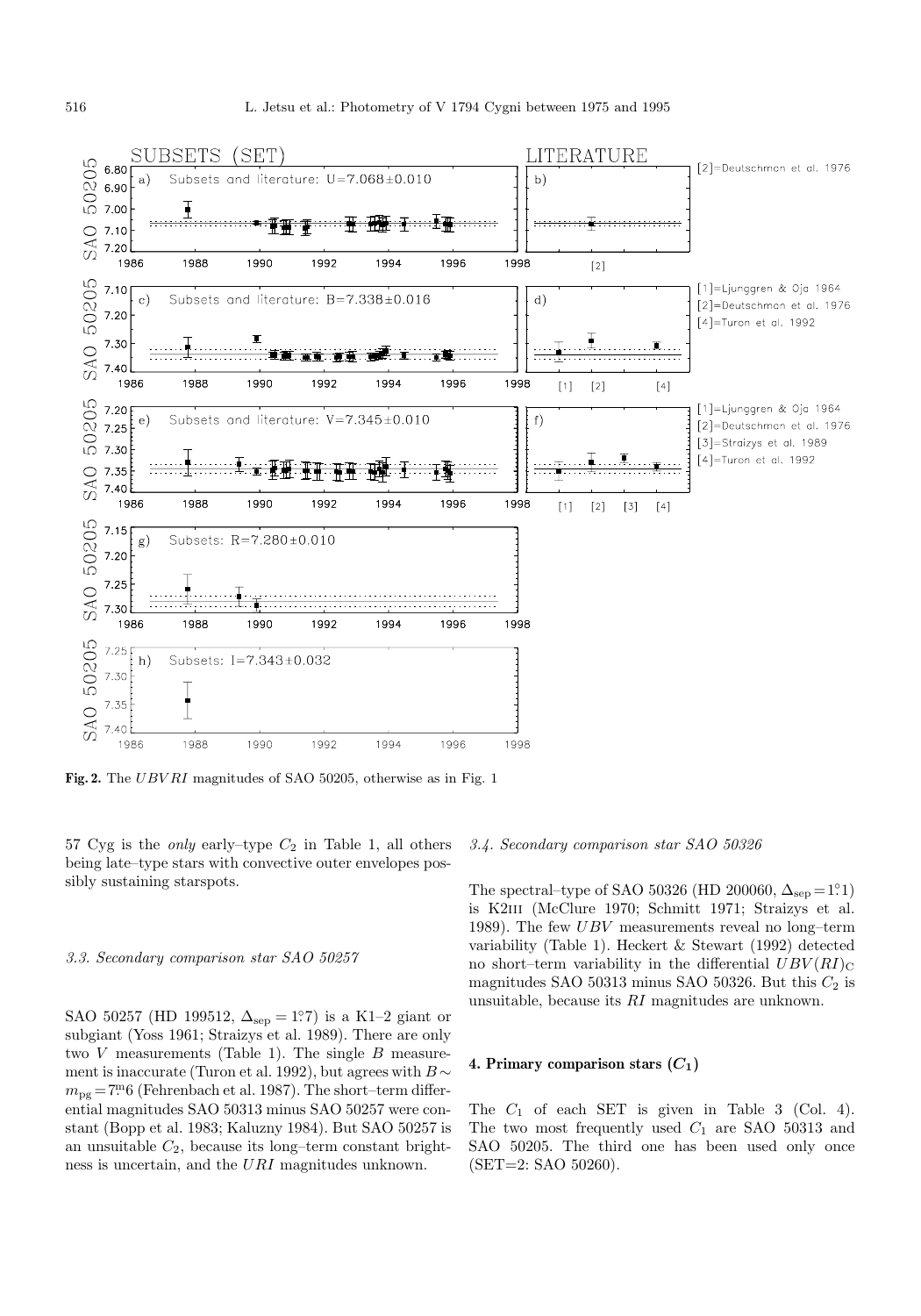## 4.1. Primary comparison star SAO 50313

The spectral–type estimates of SAO 50313 (HD 199956,  $\Delta_{\rm sep} = 1.0$  range between G8III and K1III (Häggkvist & Oja 1970; Straizys et al. 1989). The short–term constant brightness was thoroughly verified by Gonzalez B. et al. (1980: their Fig. 2), who used it as  $C_1$  in confirming that the possible pulsations of classical Am–stars cause no detectable photometric variability. We detected no short–term variability, nor periodicity between  $0<sup>d</sup>4$  and 50<sup>d</sup>, in our new data of SAO 50313. Our measurements indicate constant long–term BV brightness (Fig. 1 and Table 2). The weighted long–term  $U$  mean is inaccurate ( $\sim 0^{\text{m}}046$ ), but comparable to the external accuracy (∼0<sup>m</sup>03). The  $\Delta U \approx 4^{\text{m}}5$  difference between 57 Cyg and SAO 50313 probably induces this scatter in the APT photometry. It may also indicate low accuracy for the transformations into the standard Johnson system. The BV remain constant during some apparently large U changes (e.g. SET=33 and 36). But  $UBV$  changes should correlate, were the  $U$  changes induced by starspots (e.g. Paper II: Fig. 3). Only one R measurement of SAO 50313 has been made, and none in  $I$ . In conclusion, the long–term constant brightness was established in  $BV$ , but not in  $U$ . The onset of photometric variability in late–type stars as a function of the Rossby number has been studied, e.g., by Hall (1991). Thus the determination of  $v \sin i$  of this latetype  $C_1$  might give a rough estimate of whether brightness variations due to starspots could even be expected.

## 4.2. Primary comparison star SAO 50205

SAO 50205 (HD 199206,  $\Delta_{\text{sep}} = 0.7$ ) is an early-type B8II close visual binary also known as ADS 14411AB (Fehrenbach et al. 1961). Estimates of the magnitude difference and the angular separation between the A and B components range from  $\Delta V = 1$ <sup>m</sup>.70 to 1<sup>m</sup>.82, and from 2'53 to 2'80 (Rakos et al. 1982; Turon et al. 1992). This angular separation should not cause observational errors in photometry. For example, the diaphragm diameters of the APT Phoenix 10 inch telescope at the Mount Hopkins Observatory and the AZT–14 telescope at the Mount Maidanak Observatory are  $60''$  and  $22''$ , respectively. Our new SAO 50205 data confirm constant long– term  $UBV$  brightness with a high precision (Fig. 2). The three  $R$  measurements are in overall agreement, but the single I measurement is inaccurate. SAO 50205 has shown no short–term photometric variability (Rakos et al. 1982). No significant periodicity was detected between  $0.44$  and 50<sup>d</sup>, nor irregular short–term variability in our extensive APT data. Hence the early–type SAO 50205 is a reliable  $C_1$  for V 1794 Cyg.

## 4.3. Primary comparison star SAO 50260

SAO 50260 (HD 199547, K0–2III,  $\Delta_{\rm sep} = 0.6$ ) is a long–period  $(P_{\text{orb}} = 2871^d \pm 14^d)$  late–type spectroscopic binary (Fehrenbach et al. 1961; Häggkvist & Oja 1970; Griffin 1984). Short–term constant brightness has not been verified. The long–term UBV magnitudes suggest no variability, but the RI magnitudes are unknown (Table 2). SAO 50260 was used as  $C_1$  only once (SET=2). Because the two most frequently used  $C_1$  seem reliable (SAO 50313 and SAO 50205), using SAO 50260 as  $C_1$  of V 1794 Cyg is unnecessary.

#### 4.4. Long–term mean correction

The long–term mean brightness correction for any  $C_1$ (hereafter LTM–correction) consists of two parts. First, the UBV RI magnitudes of  $C_1$  used in deriving the O magnitudes during any previous study are subtracted, and the "original"  $\Delta m_{Q-C_1}$  obtained. Then, the corrected long– term means of  $C_1$  are added to these  $\Delta m_{O-C_1}$ . Here the corrected long–term means for any  $C_1$  of V 1794 Cyg are the weighted means of Table 2. The reasons for the LTM– correction are evident. Firstly, the improved UBVRI magnitudes of  $C_1$  are used. Secondly, consistent long–term differential photometry relies on a constant  $C_1$  brightness. Were different  $UBVRI$  magnitudes of  $C_1$  used during different subsets, the mean brightness level of O would be inconsistent. Thirdly,  $C_1$  is not measured during every SET. Thus the brightness must be assumed being equal to the long–term mean determined during other subsets. Our laborious  $C_1$  and  $C_2$  analysis for V 1794 Cyg could have been avoided, had the same combination been consistently used. In the future, only one thoroughly tested  $C_1$  and  $C_2$  combination should be used in the differential photometry of V 1794 Cyg. When the brightness of this combination is accurately determined, procedures like the LTM–correction become unnecessary.

# **5. Previous V 1794 Cyg photometry**

The previously published photometry of V 1794 Cyg in our Table 4 consists of the standard Johnson UBV RI photometry of Paper II and the  $UBV(RI)_{\text{C}}$  photometry by Heckert & Stewart (1992). These are discussed separately in Sects. 5.1 and 5.2. The first part of the APT photometry in Dempsey et al. (1992) was already published in Paper II. The numerical values of the second part of these APT data are published for the first time in our paper (i.e. the APT photometry for B.W. Bopp in Sect. 6.1). Hence the data in Dempsey et al. (1992) are referred to "This paper" in our Table 3. Apart from Rodono & Cutispoto (1992), our Table 4 contains all V 1794 Cyg photometry published before 1995.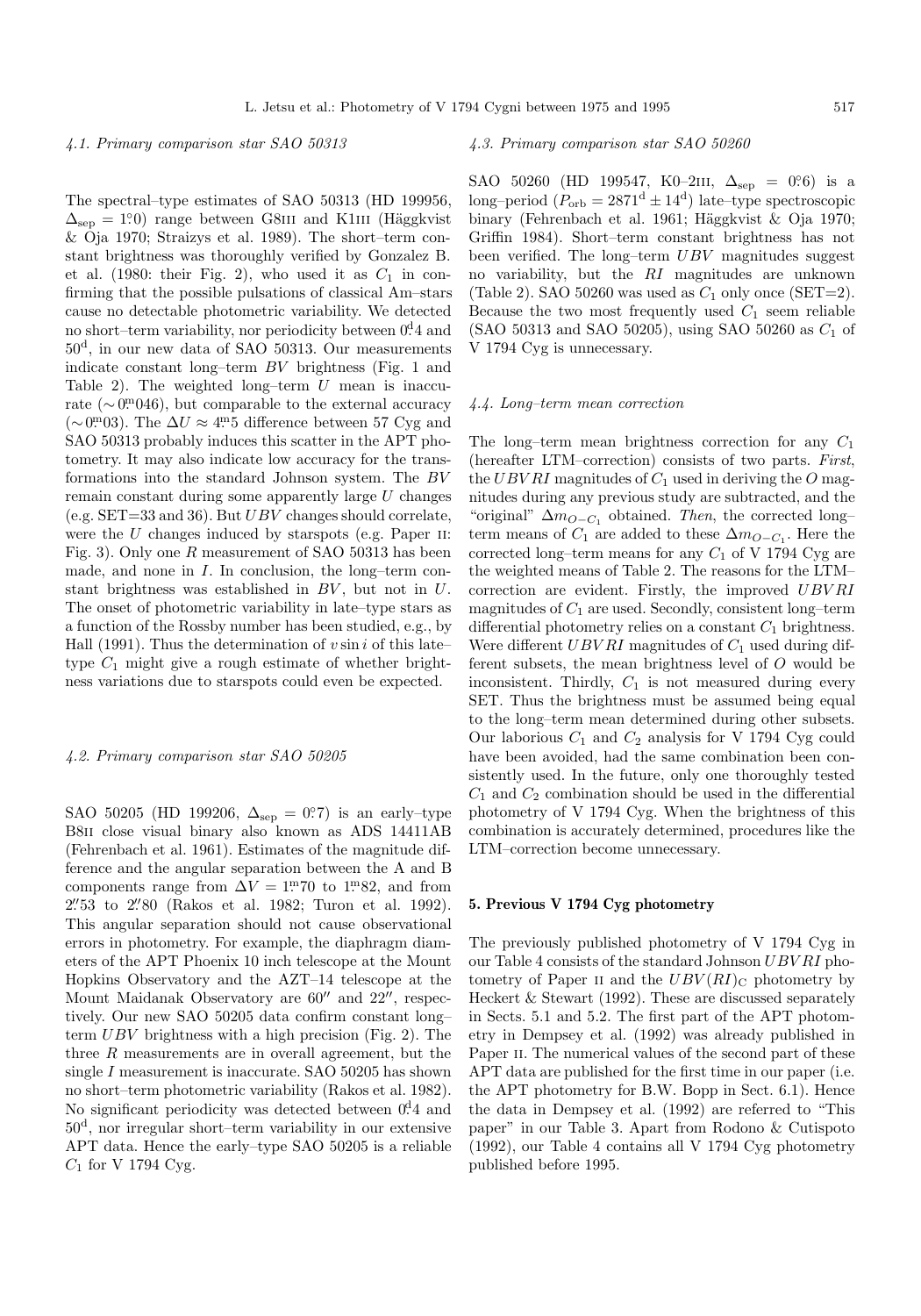Table 2. The UBVRI magnitudes of all  $C_1$  and their weighted long-term means. YEAR is the SET mean epoch

| SAO 50313          |                   |                                     |                                     |                   |                                     |                                                  |
|--------------------|-------------------|-------------------------------------|-------------------------------------|-------------------|-------------------------------------|--------------------------------------------------|
| YEAR               | U                 | В                                   | V                                   | $\boldsymbol{R}$  | Ι                                   | Reference                                        |
|                    | $8.700 \pm 0.029$ | $7.730 \pm 0.018$                   | $6.660 \pm 0.012$                   |                   |                                     | Landolt 1975                                     |
|                    |                   |                                     | $6.640 \pm 0.010$                   |                   |                                     | Straizys et al. 1989                             |
|                    |                   | $7.730 \pm 0.034$ 6.660 $\pm$ 0.031 |                                     |                   |                                     | Turon et al. 1992                                |
| 1982.84            | $8.642 \pm 0.018$ | $7.697 \pm 0.014$ 6.624 $\pm$ 0.016 |                                     |                   |                                     | $SET = 7$ , Paper II                             |
| 1983.34            | $8.695 \pm 0.042$ | $7.744 \pm 0.024$ 6.670 $\pm$ 0.021 |                                     |                   |                                     | $SET = 8$ , Paper II                             |
|                    |                   |                                     |                                     |                   |                                     |                                                  |
| 1983.64            | $8.693 \pm 0.009$ | $7.707 \pm 0.017$ 6.643 $\pm$ 0.014 |                                     |                   |                                     | $SET = 9$ , Paper II                             |
| 1984.33            | $8.674 \pm 0.074$ | $7.710 \pm 0.041$ $6.643 \pm 0.032$ |                                     |                   |                                     | $SET=11$ , Paper II                              |
| 1984.70            | $8.712 \pm 0.032$ | $7.713 \pm 0.009$ 6.634 $\pm$ 0.005 |                                     |                   |                                     | $SET=13$ , Paper II                              |
| 1985.39            | $8.687 \pm 0.046$ | $7.724 \pm 0.023$ 6.643 $\pm$ 0.021 |                                     |                   |                                     | $SET=14$ , Paper II                              |
| 1988.74            | $8.561 \pm 0.044$ | $7.748 \pm 0.022$ 6.667 $\pm$ 0.031 |                                     |                   |                                     | $SET = 33$ , Paper II                            |
| 1988.80            | $8.621 \pm 0.039$ | $7.724 \pm 0.013$ $6.633 \pm 0.020$ |                                     |                   |                                     | $SET = 34$ , Paper II                            |
| 1988.86            | $8.605 \pm 0.041$ | $7.731 \pm 0.016$ 6.642 $\pm$ 0.020 |                                     |                   |                                     | $SET = 35$ , Paper II                            |
| 1988.93            | $8.572 \pm 0.041$ | $7.724 \pm 0.018$ 6.639 $\pm$ 0.019 |                                     |                   |                                     | $SET = 36$ , Paper II                            |
| 1989.36            | $8.637 \pm 0.037$ | $7.714 \pm 0.015$ 6.626 $\pm$ 0.020 |                                     |                   |                                     | $SET = 37$ , Paper II                            |
| 1989.45            | $8.629\pm0.048$   | $7.715 \pm 0.014$ 6.624 $\pm$ 0.021 |                                     |                   |                                     | $SET = 39$ , Paper II                            |
| 1989.72            | $8.578 \pm 0.035$ | $7.702 \pm 0.017$ 6.632 $\pm$ 0.020 |                                     |                   |                                     | SET=43, This paper                               |
| 1989.79            | $8.570 \pm 0.034$ | $7.695 \pm 0.014$ $6.625 \pm 0.023$ |                                     |                   |                                     | $SET = 44$ , This paper                          |
| 1989.86            | $8.596 \pm 0.037$ |                                     | $7.695 \pm 0.014$ $6.622 \pm 0.018$ |                   |                                     | $SET = 46$ , This paper                          |
| 1989.91            | $8.575 \pm 0.026$ |                                     | $7.681 \pm 0.017$ $6.621 \pm 0.015$ | $5.816 \pm 0.010$ |                                     | $SET = 47$ , This paper                          |
| 1989.94            | $8.642 \pm 0.036$ |                                     | $7.712 \pm 0.014$ 6.637 $\pm$ 0.020 |                   |                                     | $SET = 48$ , This paper                          |
| 1990.38            | $8.596 \pm 0.036$ |                                     | $7.703 \pm 0.012$ 6.631 $\pm$ 0.020 |                   |                                     | $SET = 49$ , This paper                          |
| 1990.45            | $8.602 \pm 0.036$ |                                     | $7.696 \pm 0.012$ $6.626 \pm 0.020$ |                   |                                     | $SET = 52$ , This paper                          |
| 1990.74            | $8.697 \pm 0.039$ |                                     | $7.714 \pm 0.015$ 6.630 $\pm$ 0.020 |                   |                                     | SET=57, This paper                               |
| 1990.82            | $8.704 \pm 0.036$ |                                     | $7.716 \pm 0.012$ $6.634 \pm 0.018$ |                   |                                     | $SET=62$ , This paper                            |
| 1990.92            | $8.652 \pm 0.037$ |                                     | $7.719 \pm 0.015$ 6.648 $\pm$ 0.019 |                   |                                     | $SET = 65$ , This paper                          |
| 1991.38            | $8.695 \pm 0.036$ |                                     | $7.736 \pm 0.015$ 6.639 $\pm$ 0.019 |                   |                                     | $SET=67$ , This paper                            |
| 1991.46            | $8.667 \pm 0.034$ |                                     | $7.721 \pm 0.011$ $6.625 \pm 0.018$ |                   |                                     | $SET = 70$ , This paper                          |
|                    | $8.659 \pm 0.046$ |                                     | $7.713 \pm 0.014$ 6.636 $\pm$ 0.011 | $5.816 \pm 0.010$ |                                     | Weighted mean for SAO 50313                      |
| <b>SAO 50205</b>   |                   |                                     |                                     |                   |                                     |                                                  |
|                    |                   | $7.330 \pm 0.035$                   | $7.350 \pm 0.022$                   |                   |                                     | Ljunggren $&$ Oja 1964                           |
|                    | $7.070 \pm 0.031$ | $7.290 \pm 0.026$                   | $7.330 \pm 0.022$                   |                   |                                     | Deutschman et al. 1976                           |
|                    |                   |                                     | $7.320 \pm 0.010$                   |                   |                                     | Straizys et al. 1989                             |
|                    |                   | $7.307 \pm 0.012$                   | $7.340 \pm 0.010$                   |                   |                                     | Turon et al. 1992                                |
| 1987.76            | $7.004 \pm 0.039$ | $7.313 \pm 0.035$                   | $7.330 \pm 0.031$                   |                   | $7.259 \pm 0.026$ $7.343 \pm 0.032$ | $SET=28$ , Paper II                              |
| 1989.36            |                   |                                     | $7.334 \pm 0.016$                   | $7.272 \pm 0.017$ |                                     | $SET = 38$ , Paper II                            |
| 1989.91            | $7.065 \pm 0.006$ |                                     | $7.283 \pm 0.012$ $7.351 \pm 0.009$ | $7.287 \pm 0.011$ |                                     | $SET=47$ , This paper                            |
| 1990.40            | $7.082 \pm 0.034$ | $7.339 \pm 0.009$ $7.348 \pm 0.021$ |                                     |                   |                                     | SET=50, This paper                               |
| 1990.46            | $7.080 \pm 0.037$ | $7.340 \pm 0.015$ $7.343 \pm 0.019$ |                                     |                   |                                     | SET=53, This paper                               |
| 1990.75            | $7.088 \pm 0.033$ | $7.344 \pm 0.013$ $7.348 \pm 0.019$ |                                     |                   |                                     | $SET = 58$ , This paper                          |
|                    | $7.083 \pm 0.032$ | $7.339 \pm 0.012$ $7.348 \pm 0.019$ |                                     |                   |                                     | $SET = 61$ , This paper                          |
| 1990.81<br>1990.92 | $7.086 \pm 0.035$ | $7.341 \pm 0.015$ $7.345 \pm 0.021$ |                                     |                   |                                     |                                                  |
| 1991.41            |                   |                                     |                                     |                   |                                     | $SET = 64$ , This paper                          |
|                    | $7.090 \pm 0.034$ | $7.349 \pm 0.013 \ 7.349 \pm 0.020$ |                                     |                   |                                     | $SET=69$ , This paper<br>$SET = 71$ , This paper |
| 1991.48            | $7.083 \pm 0.032$ | $7.349 \pm 0.012$ $7.349 \pm 0.019$ |                                     |                   |                                     |                                                  |
| 1991.77            |                   | $7.345 \pm 0.015$                   | $7.351 \pm 0.020$                   |                   |                                     | $SET = 76$ , This paper                          |
| 1991.84            |                   |                                     | $7.349 \pm 0.012$ $7.352 \pm 0.020$ |                   |                                     | SET=79, This paper                               |
| 1992.38            |                   |                                     | $7.350 \pm 0.013$ $7.352 \pm 0.020$ |                   |                                     | $\operatorname{SET=80}$ .This paper              |
| 1992.48            |                   | $7.347 \pm 0.013$                   | $7.354 \pm 0.020$                   |                   |                                     | $SET = 82$ , This paper                          |
| 1992.78            | $7.069 \pm 0.033$ | $7.346 \pm 0.015$                   | $7.350 \pm 0.020$                   |                   |                                     | SET=88, This paper                               |
| 1992.89            | $7.071 \pm 0.034$ | $7.346 \pm 0.018$                   | $7.351 \pm 0.018$                   |                   |                                     | SET=90, This paper                               |
| 1993.45            | $7.070 \pm 0.032$ | $7.347 \pm 0.013$                   | $7.351 \pm 0.018$                   |                   |                                     | $SET = 92$ , This paper                          |
| 1993.56            | $7.068 \pm 0.033$ | $7.345 \pm 0.013$                   | $7.353 \pm 0.019$                   |                   |                                     | $SET = 95$ , This paper                          |
| 1993.72            | $7.064 \pm 0.034$ | $7.341 \pm 0.014$                   | $7.345 \pm 0.019$                   |                   |                                     | SET=100, This paper                              |
| 1993.81            | $7.074 \pm 0.034$ | $7.334 \pm 0.017$                   | $7.353 \pm 0.023$                   |                   |                                     | $SET = 104$ , This paper                         |
| 1993.91            | $7.067 \pm 0.032$ | $7.326 \pm 0.017$                   | $7.340 \pm 0.022$                   |                   |                                     | $SET = 105$ , This paper                         |
| 1994.48            | $7.072 \pm 0.032$ | $7.342 \pm 0.011$                   | $7.347 \pm 0.019$                   |                   |                                     | $SET = 106$ , This paper                         |
| 1995.49            | $7.057 \pm 0.032$ | $7.349 \pm 0.012$                   | $7.353 \pm 0.018$                   |                   |                                     | $SET = 111$ , This paper                         |
| 1995.76            | $7.070 \pm 0.033$ | $7.338 \pm 0.012$                   | $7.345 \pm 0.018$                   |                   |                                     | $SET = 112$ , This paper                         |
| 1995.84            | $7.072 \pm 0.033$ | $7.340 \pm 0.015$                   | $7.349 \pm 0.020$                   |                   |                                     | $SET = 113$ , This paper                         |
| 1995.90            | $7.073 \pm 0.032$ | $7.343 \pm 0.015$                   | $7.356 \pm 0.020$                   |                   |                                     | $SET = 114$ , This paper                         |
|                    | $7.068 \pm 0.010$ | $7.338 \pm 0.016$                   | $7.345 \pm 0.010$                   |                   | $7.280 \pm 0.010$ $7.343 \pm 0.032$ | Weighted mean for SAO 50205                      |
| SAO 50260          |                   |                                     |                                     |                   |                                     |                                                  |
|                    | $9.280 \pm 0.040$ | $8.200 \pm 0.040$                   | $7.070 \pm 0.040$                   |                   |                                     | Landolt 1975                                     |
|                    |                   |                                     | $7.040 \pm 0.010$                   |                   |                                     | Straizys et al. 1989                             |
|                    | $9.230 \pm 0.019$ | $8.190 \pm 0.016$ 7.040 $\pm$ 0.013 |                                     |                   |                                     | Oja 1991                                         |
|                    |                   | $8.200 \pm 0.034$                   | $7.070 \pm 0.031$                   |                   |                                     | Turon et al. 1992                                |
|                    | $9.239 \pm 0.019$ | $8.193 \pm 0.004$                   | $7.043 \pm 0.009$                   |                   |                                     | Weighted mean for SAO 50260                      |
|                    |                   |                                     |                                     |                   |                                     |                                                  |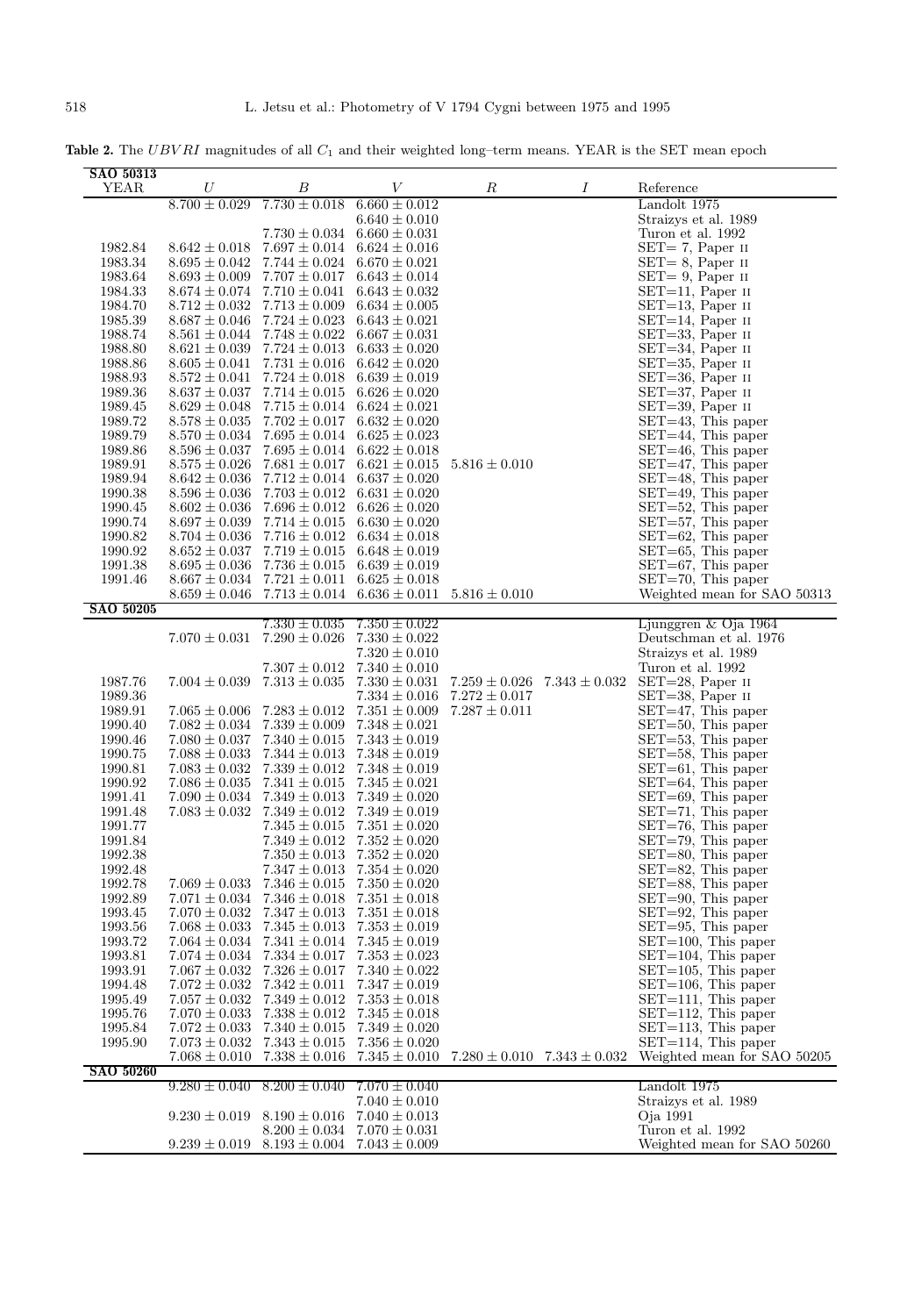## 5.1. UBVRI photometry in Paper ii

Table 3 gives the original reference of each SET in Paper ii (Bopp 1982; Bopp et al. 1983; Kaluzny 1984; Nations & Seeds 1986; Huovelin et al. 1987; Paper ii). Our LTM–correction for the three  $C_1$  in Paper II was: First, the "original"  $\Delta m_{O-C_1}$  within each SET were obtained from the magnitudes of V 1794 Cyg (Paper ii: Table 2) by subtracting the earlier  $C_1$  magnitudes (Paper II: Table 1). Then, the weighted  $UBVRI$  means of each  $C_1$  from Table 2 of this paper were added to these "original"  $\Delta m_{Q-C_1}$ . For example, the following LTM–correction was applied to the first  $V_{old,O}$  = 7.225 measurement of V 1794 Cyg on  $HJD = 2442719.5779$ . The V magnitude for SAO 50313 was  $V_{old,C_1} = 6.653$  in Paper II. The weighted mean in our Table 2 is  $V_{\text{new},C_1} = 6.636$ . Hence the first line in our Table 4 has

 $V_{\text{new},O} = V_{\text{old},O} - V_{\text{old},C_1} + V_{\text{new},C_1} = 7.208.$ 

This particular LTM-correction is small  $(0<sup>m</sup>017)$ . But the LTM–corrections are larger for subsets with SAO 50205 as  $C_1: \sim 0.00005, 0.0004, 0.0004, 0.0002$  and  $0.00003$ in UBV RI, respectively. This is partly due to the BV RI magnitudes of 16 Cyg B (Moffett & Barnes 1979) that were used in Paper ii to determine the brightness of SAO 50205 during SET=28. Another reason for this large LTM–correction was the inaccurate differential UB magnitudes of SAO 50205 minus SAO 50313 during SET=38 of Paper II, which have been excluded from our Table 2. On the other hand, the LTM–corrections in UBVR for subsets with SAO 50313 as  $C_1$  were between  $0^{m}01$  and  $0^{m}02$ . Finally, SET=2 ( $C_1$ : SAO 50260) required a LTM–correction of only  $0<sup>m</sup>01$  in BV. Some minor corrections were made to the photometry of Paper II. Three possibly erroneous observations were excluded: the two V magnitudes on  $HJD = 2446308.8667$ and 2447320.8750, and the B magnitude on  $HJD =$ 2447439.7549. In addition to these, flares were identified in four subsets of Paper ii (Col. 8 of Table 4), but these will be discussed in Paper III (Sect. 3.1).

# 5.2. UBV(RI)<sub>C</sub> photometry in Heckert & Stewart (1992)

Heckert & Stewart (1992) obtained differential  $UBV(RI)_{\text{C}}$  photometry of V 1794 Cyg during 1990 and 1991 (SET=51 and 68). Their  $C_1$  and  $C_2$  were SAO 50313 and SAO 50326, respectively. The standard Johnson UBV magnitudes of V 1794 Cyg were obtained by adding the SAO 50313 values from our Table 2 to the differential magnitudes. The Cousins  $R$  magnitudes were transformed into the standard Johnson system (Bessell 1979). The Cousins I could not be transformed, because the  $I$  magnitude of  $C_1$  (SAO 50313) is unknown.

## **6. New V 1794 Cyg photometry**

The new photometry of V 1794 Cyg was made between July, 1989 and December, 1995 at the Mount Hopkins, the Mount Maidanak, the Mount Laguna, the Kvistaberg, and the Royal Swedish La Palma Observatories (Table 3: "This paper").

## 6.1. Mount Hopkins Observatory (APT)

The first part of new data is the differential  $UBV$  photometry made at the Mount Hopkins Observatory between September, 1989 and December, 1995 with the (Automatic Photoelectric Telescope) Phoenix 10 inch telescope. Each observation is a mean of three ten second integrations. The average internal standard deviation of the differential magnitudes was  $0^{m}008$ ,  $0^{m}004$  and  $0^{m}005$  in U, B and  $V$ , respectively. All observations with an internal error greater than  $0.02$  are automatically discarded by the APT. The respective external errors in  $UBV$  are  $0.023$ , 0. 0. 014 and 0. 0. 012 (e.g. Strassmeier & Hall 1988b; Boyd et al. 1990). These external errors agree with the accuracy for the  $C_1$  magnitudes during individual subsets of APT data (see Table 2). The APT suffered from problems with the U–band filter between July, 1991 and September, 1992. Thus only the  $BV$ -photometry of that time interval is given in Table 4. The APT observing routines have been described in detail, e.g., by Boyd et al. (1984). The  $C_1$  for L. Jetsu was SAO 50205, while that for B.W. Bopp and H.L. Nations was SAO 50313. The long–term UBV magnitudes of these two  $C_1$  (Table 2) were added to the differential magnitudes. The  $C_2$  in all new APT photometry was 57 Cyg. Every SET of these new APT data has the same  $C_1$ , i.e. overlapping data with different  $C_1$  were not combined (e.g. SET=64 and 65). This ensures the data homogeneity, and if necessary, enables simple future LTM– corrections.

## 6.2. Mount Maidanak Observatory

The second part of new data is absolute  $UBVR$  photometry made at the Mount Maidanak Observatory between July, 1989 and September, 1994. The two most frequently used  $C_1$ , SAO 50313 and SAO 50205, were also observed in November, 1989 (Table 2: SET=47). The observations were made with the 48 cm AZT–14 telescope. Each observation in Table 4 is an average of 3–5 ten second integrations in each  $UBVR$  passband. A set of standard stars was observed to determine the nightly extinction coefficients and the transformation into the standard Johnson UBV R system. The upper limit of external errors for the standard Johnson  $BVR$  ( $\pm 0^{\text{m}}015$ ) and  $U$  ( $\pm 0^{\text{m}}030$ ) magnitudes have been determined, e.g., by Kilyachkov & Shevchenko (1976) and Shevchenko (1980), who described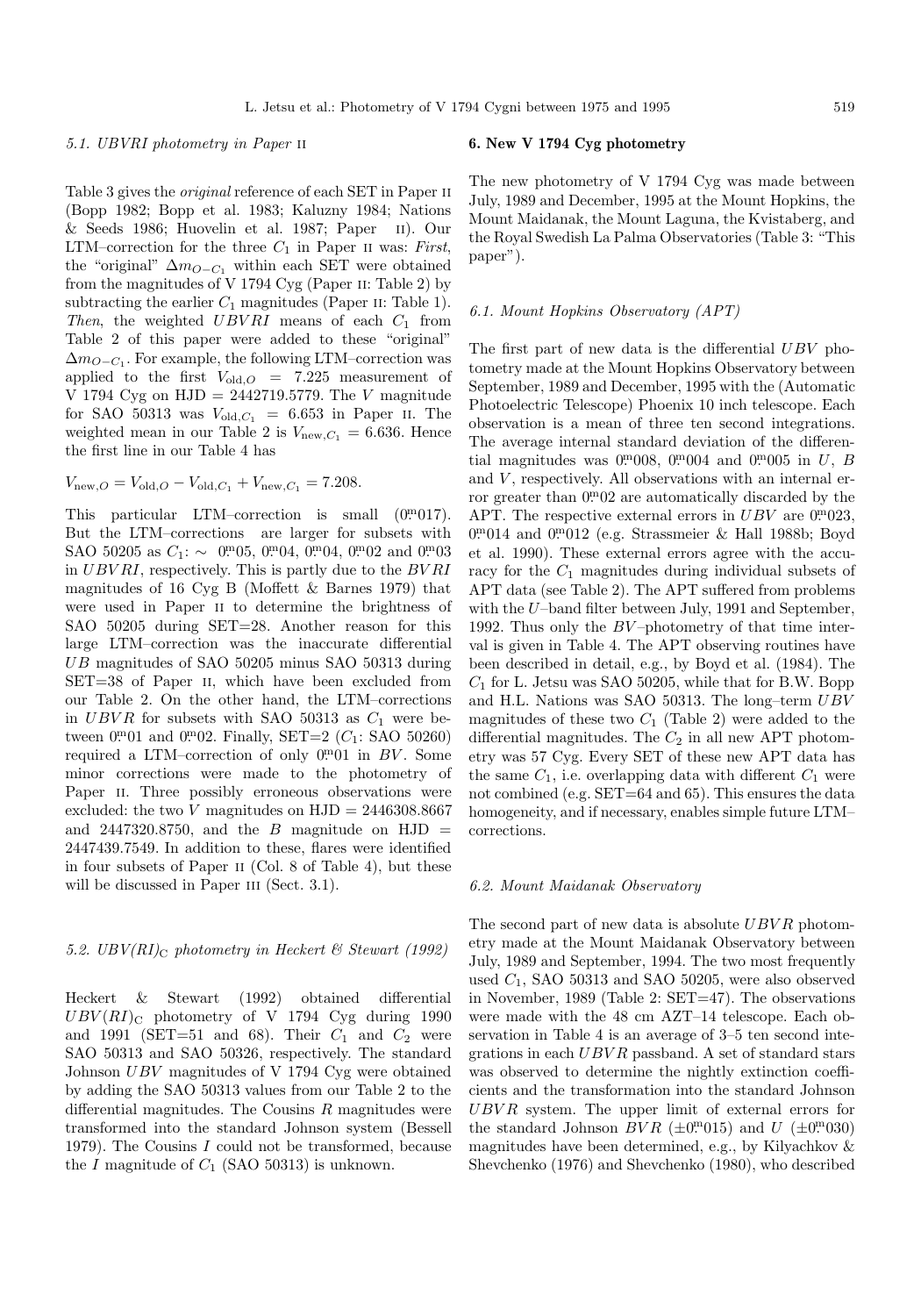**Table 3.** The collected photometry of V 1794 Cyg: The observing time interval, the subset number (SET), the observatory, the primary comparison star  $(C_1)$ , the secondary comparison star  $(C_2)$ , the reference and the number of observing nights  $(N)$ 

| $\overline{7}$<br>$3, -12, 11, 1975$<br>McDonald Observatory<br>SAO 50313<br><b>Bopp 1982</b><br>1<br>$\overline{\phantom{m}}$<br>2<br>Kitt Peak National Observatory<br>Bopp et al. 1983<br>$5 - 11.10.1976$<br>SAO 50260<br>6<br>3<br>26.6. - 17.8.1980<br>Cloudcroft Observatory<br>SAO 50313<br>SAO 50257<br>14<br>Bopp et al. 1983<br>4<br>Cloudcroft Observatory<br>SAO 50313<br>SAO 50257<br>Bopp et al. 1983<br>9<br>12.9. - 13.10.1980<br>$\overline{4}$<br>Cloudcroft Observatory<br>SAO 50313<br>SAO 50257<br>$11.5 - 18.6.1981$<br>5<br>Bopp et al. 1983<br>6<br>Crimean Astrophysical Observatory<br>SAO 50205<br>10<br>$15.9 - 8.10.1982$<br>Huovelin et al. 1987<br>$\overline{\phantom{m}}$<br>7<br>$2.-5.11.1982$<br>Kitt Peak National Observatory<br>SAO 50313<br>Paper II<br>$\overline{4}$<br>$\overline{\phantom{m}}$<br>8<br>23.4. - 31.5.1983<br>Kitt Peak National Observatory<br>SAO 50313<br>Paper II<br>6<br>$\overline{\phantom{0}}$<br>3<br>9<br>Kitt Peak National Observatory<br>SAO 50313<br>Paper II<br>22.–24.8.1983<br>$\qquad \qquad -$<br>8<br>Huovelin et al. 1987<br>$8 - 16.9.1983$<br>10<br>Crimean Astrophysical Observatory<br>SAO 50205<br>$\overline{\phantom{0}}$<br>$\boldsymbol{2}$<br>11<br>Kitt Peak National Observatory<br>SAO 50313<br>Paper II<br>20.3.–17.5.1984<br>9<br>12<br>SAO 50313<br>SAO 50257<br>Kaluzny 1984<br>$17 - 29.8.1984$<br>Ostrowik Observatory<br>$5.9 - 10.11.1984$<br>13<br>Kitt Peak National Observatory<br>SAO 50313<br>Paper II<br>4<br>$\overline{\phantom{m}}$<br>8<br>14<br>Kitt Peak National Observatory<br>SAO 50313<br>Paper II<br>$30.4 - 9.6.1985$<br>Mount Hopkins Observatory<br>SAO 50313<br>Nations & Seeds 1986<br>16<br>$6.8 - 4.9.1985$<br>15<br>$\overline{\phantom{m}}$<br>20<br>Mount Hopkins Observatory<br>Nations & Seeds 1986<br>5.9. $-4.10.1985$<br>16<br>SAO 50313<br>17<br>Mount Hopkins Observatory<br>SAO 50313<br>Nations & Seeds 1986<br>17<br>$9.10 - 1.11.1985$<br>18<br>Mount Hopkins Observatory<br>SAO 50313<br>Nations & Seeds 1986<br>13<br>2.–22.11.1985<br>$\overline{\phantom{m}}$<br>$1, -27.12.1985$<br>19<br>Mount Hopkins Observatory<br>SAO 50313<br>Nations & Seeds 1986<br>13<br>-<br>12<br>$3 - 29.5.1986$<br>20<br>Mount Hopkins Observatory<br>SAO 50313<br>Paper II<br>$57 \,\mathrm{Cyg}$<br>21<br>Mount Hopkins Observatory<br>SAO 50313<br>Paper II<br>13<br>$5 - 20.6.1986$<br>$57 \,\mathrm{Cyg}$<br>22<br>Crimean Astrophysical Observatory<br>SAO 50205<br>Paper II<br>7<br>$5 - 17.9.1986$<br>$\qquad \qquad -$<br>23<br>Mount Hopkins Observatory<br>SAO 50313<br>Paper II<br>16<br>28.9.–28.11.1986<br>$57 \,\mathrm{Cyg}$<br>$3.-30.5.1987$<br>24<br>Mount Hopkins Observatory<br>SAO 50313<br>57 Cyg<br>Paper II<br>9<br>25<br>Mount Hopkins Observatory<br>SAO 50313<br>57 Cyg<br>Paper II<br>10<br>$16.6 - 8.7.1987$ |
|-------------------------------------------------------------------------------------------------------------------------------------------------------------------------------------------------------------------------------------------------------------------------------------------------------------------------------------------------------------------------------------------------------------------------------------------------------------------------------------------------------------------------------------------------------------------------------------------------------------------------------------------------------------------------------------------------------------------------------------------------------------------------------------------------------------------------------------------------------------------------------------------------------------------------------------------------------------------------------------------------------------------------------------------------------------------------------------------------------------------------------------------------------------------------------------------------------------------------------------------------------------------------------------------------------------------------------------------------------------------------------------------------------------------------------------------------------------------------------------------------------------------------------------------------------------------------------------------------------------------------------------------------------------------------------------------------------------------------------------------------------------------------------------------------------------------------------------------------------------------------------------------------------------------------------------------------------------------------------------------------------------------------------------------------------------------------------------------------------------------------------------------------------------------------------------------------------------------------------------------------------------------------------------------------------------------------------------------------------------------------------------------------------------------------------------------------------------------------------------------------------------------------------------------------------------------------------------------------------------------------------------------------------------------------------------------------------------------------------------------------------------------------------------------------------------------------------------------------------------------------|
|                                                                                                                                                                                                                                                                                                                                                                                                                                                                                                                                                                                                                                                                                                                                                                                                                                                                                                                                                                                                                                                                                                                                                                                                                                                                                                                                                                                                                                                                                                                                                                                                                                                                                                                                                                                                                                                                                                                                                                                                                                                                                                                                                                                                                                                                                                                                                                                                                                                                                                                                                                                                                                                                                                                                                                                                                                                                         |
|                                                                                                                                                                                                                                                                                                                                                                                                                                                                                                                                                                                                                                                                                                                                                                                                                                                                                                                                                                                                                                                                                                                                                                                                                                                                                                                                                                                                                                                                                                                                                                                                                                                                                                                                                                                                                                                                                                                                                                                                                                                                                                                                                                                                                                                                                                                                                                                                                                                                                                                                                                                                                                                                                                                                                                                                                                                                         |
|                                                                                                                                                                                                                                                                                                                                                                                                                                                                                                                                                                                                                                                                                                                                                                                                                                                                                                                                                                                                                                                                                                                                                                                                                                                                                                                                                                                                                                                                                                                                                                                                                                                                                                                                                                                                                                                                                                                                                                                                                                                                                                                                                                                                                                                                                                                                                                                                                                                                                                                                                                                                                                                                                                                                                                                                                                                                         |
|                                                                                                                                                                                                                                                                                                                                                                                                                                                                                                                                                                                                                                                                                                                                                                                                                                                                                                                                                                                                                                                                                                                                                                                                                                                                                                                                                                                                                                                                                                                                                                                                                                                                                                                                                                                                                                                                                                                                                                                                                                                                                                                                                                                                                                                                                                                                                                                                                                                                                                                                                                                                                                                                                                                                                                                                                                                                         |
|                                                                                                                                                                                                                                                                                                                                                                                                                                                                                                                                                                                                                                                                                                                                                                                                                                                                                                                                                                                                                                                                                                                                                                                                                                                                                                                                                                                                                                                                                                                                                                                                                                                                                                                                                                                                                                                                                                                                                                                                                                                                                                                                                                                                                                                                                                                                                                                                                                                                                                                                                                                                                                                                                                                                                                                                                                                                         |
|                                                                                                                                                                                                                                                                                                                                                                                                                                                                                                                                                                                                                                                                                                                                                                                                                                                                                                                                                                                                                                                                                                                                                                                                                                                                                                                                                                                                                                                                                                                                                                                                                                                                                                                                                                                                                                                                                                                                                                                                                                                                                                                                                                                                                                                                                                                                                                                                                                                                                                                                                                                                                                                                                                                                                                                                                                                                         |
|                                                                                                                                                                                                                                                                                                                                                                                                                                                                                                                                                                                                                                                                                                                                                                                                                                                                                                                                                                                                                                                                                                                                                                                                                                                                                                                                                                                                                                                                                                                                                                                                                                                                                                                                                                                                                                                                                                                                                                                                                                                                                                                                                                                                                                                                                                                                                                                                                                                                                                                                                                                                                                                                                                                                                                                                                                                                         |
|                                                                                                                                                                                                                                                                                                                                                                                                                                                                                                                                                                                                                                                                                                                                                                                                                                                                                                                                                                                                                                                                                                                                                                                                                                                                                                                                                                                                                                                                                                                                                                                                                                                                                                                                                                                                                                                                                                                                                                                                                                                                                                                                                                                                                                                                                                                                                                                                                                                                                                                                                                                                                                                                                                                                                                                                                                                                         |
|                                                                                                                                                                                                                                                                                                                                                                                                                                                                                                                                                                                                                                                                                                                                                                                                                                                                                                                                                                                                                                                                                                                                                                                                                                                                                                                                                                                                                                                                                                                                                                                                                                                                                                                                                                                                                                                                                                                                                                                                                                                                                                                                                                                                                                                                                                                                                                                                                                                                                                                                                                                                                                                                                                                                                                                                                                                                         |
|                                                                                                                                                                                                                                                                                                                                                                                                                                                                                                                                                                                                                                                                                                                                                                                                                                                                                                                                                                                                                                                                                                                                                                                                                                                                                                                                                                                                                                                                                                                                                                                                                                                                                                                                                                                                                                                                                                                                                                                                                                                                                                                                                                                                                                                                                                                                                                                                                                                                                                                                                                                                                                                                                                                                                                                                                                                                         |
|                                                                                                                                                                                                                                                                                                                                                                                                                                                                                                                                                                                                                                                                                                                                                                                                                                                                                                                                                                                                                                                                                                                                                                                                                                                                                                                                                                                                                                                                                                                                                                                                                                                                                                                                                                                                                                                                                                                                                                                                                                                                                                                                                                                                                                                                                                                                                                                                                                                                                                                                                                                                                                                                                                                                                                                                                                                                         |
|                                                                                                                                                                                                                                                                                                                                                                                                                                                                                                                                                                                                                                                                                                                                                                                                                                                                                                                                                                                                                                                                                                                                                                                                                                                                                                                                                                                                                                                                                                                                                                                                                                                                                                                                                                                                                                                                                                                                                                                                                                                                                                                                                                                                                                                                                                                                                                                                                                                                                                                                                                                                                                                                                                                                                                                                                                                                         |
|                                                                                                                                                                                                                                                                                                                                                                                                                                                                                                                                                                                                                                                                                                                                                                                                                                                                                                                                                                                                                                                                                                                                                                                                                                                                                                                                                                                                                                                                                                                                                                                                                                                                                                                                                                                                                                                                                                                                                                                                                                                                                                                                                                                                                                                                                                                                                                                                                                                                                                                                                                                                                                                                                                                                                                                                                                                                         |
|                                                                                                                                                                                                                                                                                                                                                                                                                                                                                                                                                                                                                                                                                                                                                                                                                                                                                                                                                                                                                                                                                                                                                                                                                                                                                                                                                                                                                                                                                                                                                                                                                                                                                                                                                                                                                                                                                                                                                                                                                                                                                                                                                                                                                                                                                                                                                                                                                                                                                                                                                                                                                                                                                                                                                                                                                                                                         |
|                                                                                                                                                                                                                                                                                                                                                                                                                                                                                                                                                                                                                                                                                                                                                                                                                                                                                                                                                                                                                                                                                                                                                                                                                                                                                                                                                                                                                                                                                                                                                                                                                                                                                                                                                                                                                                                                                                                                                                                                                                                                                                                                                                                                                                                                                                                                                                                                                                                                                                                                                                                                                                                                                                                                                                                                                                                                         |
|                                                                                                                                                                                                                                                                                                                                                                                                                                                                                                                                                                                                                                                                                                                                                                                                                                                                                                                                                                                                                                                                                                                                                                                                                                                                                                                                                                                                                                                                                                                                                                                                                                                                                                                                                                                                                                                                                                                                                                                                                                                                                                                                                                                                                                                                                                                                                                                                                                                                                                                                                                                                                                                                                                                                                                                                                                                                         |
|                                                                                                                                                                                                                                                                                                                                                                                                                                                                                                                                                                                                                                                                                                                                                                                                                                                                                                                                                                                                                                                                                                                                                                                                                                                                                                                                                                                                                                                                                                                                                                                                                                                                                                                                                                                                                                                                                                                                                                                                                                                                                                                                                                                                                                                                                                                                                                                                                                                                                                                                                                                                                                                                                                                                                                                                                                                                         |
|                                                                                                                                                                                                                                                                                                                                                                                                                                                                                                                                                                                                                                                                                                                                                                                                                                                                                                                                                                                                                                                                                                                                                                                                                                                                                                                                                                                                                                                                                                                                                                                                                                                                                                                                                                                                                                                                                                                                                                                                                                                                                                                                                                                                                                                                                                                                                                                                                                                                                                                                                                                                                                                                                                                                                                                                                                                                         |
|                                                                                                                                                                                                                                                                                                                                                                                                                                                                                                                                                                                                                                                                                                                                                                                                                                                                                                                                                                                                                                                                                                                                                                                                                                                                                                                                                                                                                                                                                                                                                                                                                                                                                                                                                                                                                                                                                                                                                                                                                                                                                                                                                                                                                                                                                                                                                                                                                                                                                                                                                                                                                                                                                                                                                                                                                                                                         |
|                                                                                                                                                                                                                                                                                                                                                                                                                                                                                                                                                                                                                                                                                                                                                                                                                                                                                                                                                                                                                                                                                                                                                                                                                                                                                                                                                                                                                                                                                                                                                                                                                                                                                                                                                                                                                                                                                                                                                                                                                                                                                                                                                                                                                                                                                                                                                                                                                                                                                                                                                                                                                                                                                                                                                                                                                                                                         |
|                                                                                                                                                                                                                                                                                                                                                                                                                                                                                                                                                                                                                                                                                                                                                                                                                                                                                                                                                                                                                                                                                                                                                                                                                                                                                                                                                                                                                                                                                                                                                                                                                                                                                                                                                                                                                                                                                                                                                                                                                                                                                                                                                                                                                                                                                                                                                                                                                                                                                                                                                                                                                                                                                                                                                                                                                                                                         |
|                                                                                                                                                                                                                                                                                                                                                                                                                                                                                                                                                                                                                                                                                                                                                                                                                                                                                                                                                                                                                                                                                                                                                                                                                                                                                                                                                                                                                                                                                                                                                                                                                                                                                                                                                                                                                                                                                                                                                                                                                                                                                                                                                                                                                                                                                                                                                                                                                                                                                                                                                                                                                                                                                                                                                                                                                                                                         |
|                                                                                                                                                                                                                                                                                                                                                                                                                                                                                                                                                                                                                                                                                                                                                                                                                                                                                                                                                                                                                                                                                                                                                                                                                                                                                                                                                                                                                                                                                                                                                                                                                                                                                                                                                                                                                                                                                                                                                                                                                                                                                                                                                                                                                                                                                                                                                                                                                                                                                                                                                                                                                                                                                                                                                                                                                                                                         |
|                                                                                                                                                                                                                                                                                                                                                                                                                                                                                                                                                                                                                                                                                                                                                                                                                                                                                                                                                                                                                                                                                                                                                                                                                                                                                                                                                                                                                                                                                                                                                                                                                                                                                                                                                                                                                                                                                                                                                                                                                                                                                                                                                                                                                                                                                                                                                                                                                                                                                                                                                                                                                                                                                                                                                                                                                                                                         |
| $11 - 19.8.1987$<br>26<br>Crimean Astrophysical Observatory<br>SAO 50205<br>Paper II<br>$\overline{5}$<br>$\equiv$                                                                                                                                                                                                                                                                                                                                                                                                                                                                                                                                                                                                                                                                                                                                                                                                                                                                                                                                                                                                                                                                                                                                                                                                                                                                                                                                                                                                                                                                                                                                                                                                                                                                                                                                                                                                                                                                                                                                                                                                                                                                                                                                                                                                                                                                                                                                                                                                                                                                                                                                                                                                                                                                                                                                                      |
| 13<br>28.9. - 27.10.1987<br>27<br>Mount Hopkins Observatory<br>SAO 50313<br>57 Cyg<br>Paper II                                                                                                                                                                                                                                                                                                                                                                                                                                                                                                                                                                                                                                                                                                                                                                                                                                                                                                                                                                                                                                                                                                                                                                                                                                                                                                                                                                                                                                                                                                                                                                                                                                                                                                                                                                                                                                                                                                                                                                                                                                                                                                                                                                                                                                                                                                                                                                                                                                                                                                                                                                                                                                                                                                                                                                          |
| 28<br>Crimean Astrophysical Observatory<br>SAO 50205<br>$16 \,\mathrm{Cyg}$ B<br>Paper II<br>$\overline{5}$<br>$4 - 12.10.1987$                                                                                                                                                                                                                                                                                                                                                                                                                                                                                                                                                                                                                                                                                                                                                                                                                                                                                                                                                                                                                                                                                                                                                                                                                                                                                                                                                                                                                                                                                                                                                                                                                                                                                                                                                                                                                                                                                                                                                                                                                                                                                                                                                                                                                                                                                                                                                                                                                                                                                                                                                                                                                                                                                                                                         |
| 29<br>8.11. - 23.12.1987<br>Mount Hopkins Observatory<br>SAO 50313<br>57 Cyg<br>Paper II<br>10                                                                                                                                                                                                                                                                                                                                                                                                                                                                                                                                                                                                                                                                                                                                                                                                                                                                                                                                                                                                                                                                                                                                                                                                                                                                                                                                                                                                                                                                                                                                                                                                                                                                                                                                                                                                                                                                                                                                                                                                                                                                                                                                                                                                                                                                                                                                                                                                                                                                                                                                                                                                                                                                                                                                                                          |
| 30<br>Mount Hopkins Observatory<br>57 Cyg<br>Paper II<br>16<br>$25.4 - 22.5.1988$<br>SAO 50313                                                                                                                                                                                                                                                                                                                                                                                                                                                                                                                                                                                                                                                                                                                                                                                                                                                                                                                                                                                                                                                                                                                                                                                                                                                                                                                                                                                                                                                                                                                                                                                                                                                                                                                                                                                                                                                                                                                                                                                                                                                                                                                                                                                                                                                                                                                                                                                                                                                                                                                                                                                                                                                                                                                                                                          |
| 31<br>Mount Hopkins Observatory<br>SAO 50313<br>57 Cyg<br>13<br>28.5.–17.6.1988<br>Paper II                                                                                                                                                                                                                                                                                                                                                                                                                                                                                                                                                                                                                                                                                                                                                                                                                                                                                                                                                                                                                                                                                                                                                                                                                                                                                                                                                                                                                                                                                                                                                                                                                                                                                                                                                                                                                                                                                                                                                                                                                                                                                                                                                                                                                                                                                                                                                                                                                                                                                                                                                                                                                                                                                                                                                                             |
| 32<br>8<br>Crimean Astrophysical Observatory<br>Paper II<br>$5.9 - 17.10.1988$<br>SAO 50205<br>$\qquad \qquad -$                                                                                                                                                                                                                                                                                                                                                                                                                                                                                                                                                                                                                                                                                                                                                                                                                                                                                                                                                                                                                                                                                                                                                                                                                                                                                                                                                                                                                                                                                                                                                                                                                                                                                                                                                                                                                                                                                                                                                                                                                                                                                                                                                                                                                                                                                                                                                                                                                                                                                                                                                                                                                                                                                                                                                        |
| 20<br>33<br>Mount Hopkins Observatory<br>SAO 50313<br>Paper II<br>$11.9 - 6.10.1988$<br>$57 \,\mathrm{Cyg}$                                                                                                                                                                                                                                                                                                                                                                                                                                                                                                                                                                                                                                                                                                                                                                                                                                                                                                                                                                                                                                                                                                                                                                                                                                                                                                                                                                                                                                                                                                                                                                                                                                                                                                                                                                                                                                                                                                                                                                                                                                                                                                                                                                                                                                                                                                                                                                                                                                                                                                                                                                                                                                                                                                                                                             |
| 34<br>Mount Hopkins Observatory<br>SAO 50313<br>57 Cyg<br>Paper II<br>14<br>7.10.–1.11.1988<br>35<br>SAO 50313<br>17                                                                                                                                                                                                                                                                                                                                                                                                                                                                                                                                                                                                                                                                                                                                                                                                                                                                                                                                                                                                                                                                                                                                                                                                                                                                                                                                                                                                                                                                                                                                                                                                                                                                                                                                                                                                                                                                                                                                                                                                                                                                                                                                                                                                                                                                                                                                                                                                                                                                                                                                                                                                                                                                                                                                                    |
| Mount Hopkins Observatory<br>Paper II<br>2.–21.11.1988<br>$57 \,\mathrm{Cyg}$<br>36<br>Mount Hopkins Observatory<br>SAO 50313<br>18<br>28.11. - 25.12.1988<br>Paper II                                                                                                                                                                                                                                                                                                                                                                                                                                                                                                                                                                                                                                                                                                                                                                                                                                                                                                                                                                                                                                                                                                                                                                                                                                                                                                                                                                                                                                                                                                                                                                                                                                                                                                                                                                                                                                                                                                                                                                                                                                                                                                                                                                                                                                                                                                                                                                                                                                                                                                                                                                                                                                                                                                  |
| $57 \,\mathrm{Cyg}$<br>37<br>28.4. - 27.5.1989<br>Mount Hopkins Observatory<br>SAO 50313<br>57 Cyg<br>15<br>Paper II                                                                                                                                                                                                                                                                                                                                                                                                                                                                                                                                                                                                                                                                                                                                                                                                                                                                                                                                                                                                                                                                                                                                                                                                                                                                                                                                                                                                                                                                                                                                                                                                                                                                                                                                                                                                                                                                                                                                                                                                                                                                                                                                                                                                                                                                                                                                                                                                                                                                                                                                                                                                                                                                                                                                                    |
| SAO 50313<br>3<br>$11 - 15.5.1989$<br>38<br>Crimean Astrophysical Observatory<br>SAO 50205<br>Paper II                                                                                                                                                                                                                                                                                                                                                                                                                                                                                                                                                                                                                                                                                                                                                                                                                                                                                                                                                                                                                                                                                                                                                                                                                                                                                                                                                                                                                                                                                                                                                                                                                                                                                                                                                                                                                                                                                                                                                                                                                                                                                                                                                                                                                                                                                                                                                                                                                                                                                                                                                                                                                                                                                                                                                                  |
| 39<br>Mount Hopkins Observatory<br>SAO 50313<br>57 Cyg<br>14<br>31.5.–24.6.1989<br>Paper II                                                                                                                                                                                                                                                                                                                                                                                                                                                                                                                                                                                                                                                                                                                                                                                                                                                                                                                                                                                                                                                                                                                                                                                                                                                                                                                                                                                                                                                                                                                                                                                                                                                                                                                                                                                                                                                                                                                                                                                                                                                                                                                                                                                                                                                                                                                                                                                                                                                                                                                                                                                                                                                                                                                                                                             |
| $27\,$<br>40<br>Mount Maidanak Observatory<br>Absolute<br>Absolute<br>This paper<br>$3.7 - 1.8.1989$                                                                                                                                                                                                                                                                                                                                                                                                                                                                                                                                                                                                                                                                                                                                                                                                                                                                                                                                                                                                                                                                                                                                                                                                                                                                                                                                                                                                                                                                                                                                                                                                                                                                                                                                                                                                                                                                                                                                                                                                                                                                                                                                                                                                                                                                                                                                                                                                                                                                                                                                                                                                                                                                                                                                                                    |
| 28<br>2. - 31.8.1989<br>Mount Maidanak Observatory<br>Absolute<br>Absolute<br>41<br>This paper                                                                                                                                                                                                                                                                                                                                                                                                                                                                                                                                                                                                                                                                                                                                                                                                                                                                                                                                                                                                                                                                                                                                                                                                                                                                                                                                                                                                                                                                                                                                                                                                                                                                                                                                                                                                                                                                                                                                                                                                                                                                                                                                                                                                                                                                                                                                                                                                                                                                                                                                                                                                                                                                                                                                                                          |
| 22<br>$1 - 30.9.1989$<br>42<br>Mount Maidanak Observatory<br>Absolute<br>Absolute<br>This paper                                                                                                                                                                                                                                                                                                                                                                                                                                                                                                                                                                                                                                                                                                                                                                                                                                                                                                                                                                                                                                                                                                                                                                                                                                                                                                                                                                                                                                                                                                                                                                                                                                                                                                                                                                                                                                                                                                                                                                                                                                                                                                                                                                                                                                                                                                                                                                                                                                                                                                                                                                                                                                                                                                                                                                         |
| $10.-30.9.1989$<br>43<br>SAO 50313<br>$57~\mathrm{Cyg}$<br>This paper<br>11<br>Mount Hopkins Observatory                                                                                                                                                                                                                                                                                                                                                                                                                                                                                                                                                                                                                                                                                                                                                                                                                                                                                                                                                                                                                                                                                                                                                                                                                                                                                                                                                                                                                                                                                                                                                                                                                                                                                                                                                                                                                                                                                                                                                                                                                                                                                                                                                                                                                                                                                                                                                                                                                                                                                                                                                                                                                                                                                                                                                                |
| Mount Hopkins Observatory<br>SAO 50313<br>$57 \,\mathrm{Cyg}$<br>12<br>$1 - 28.10.1989$<br>This paper<br>44                                                                                                                                                                                                                                                                                                                                                                                                                                                                                                                                                                                                                                                                                                                                                                                                                                                                                                                                                                                                                                                                                                                                                                                                                                                                                                                                                                                                                                                                                                                                                                                                                                                                                                                                                                                                                                                                                                                                                                                                                                                                                                                                                                                                                                                                                                                                                                                                                                                                                                                                                                                                                                                                                                                                                             |
| $3.-28.10.1989$<br>Mount Maidanak Observatory<br>Absolute<br>Absolute<br>This paper<br>45<br>13                                                                                                                                                                                                                                                                                                                                                                                                                                                                                                                                                                                                                                                                                                                                                                                                                                                                                                                                                                                                                                                                                                                                                                                                                                                                                                                                                                                                                                                                                                                                                                                                                                                                                                                                                                                                                                                                                                                                                                                                                                                                                                                                                                                                                                                                                                                                                                                                                                                                                                                                                                                                                                                                                                                                                                         |
| SAO 50313<br>This paper<br>$1 - 20.11.1989$<br>46<br>Mount Hopkins Observatory<br>$57 \,\mathrm{Cyg}$<br>15                                                                                                                                                                                                                                                                                                                                                                                                                                                                                                                                                                                                                                                                                                                                                                                                                                                                                                                                                                                                                                                                                                                                                                                                                                                                                                                                                                                                                                                                                                                                                                                                                                                                                                                                                                                                                                                                                                                                                                                                                                                                                                                                                                                                                                                                                                                                                                                                                                                                                                                                                                                                                                                                                                                                                             |
| Mount Maidanak Observatory<br>Absolute<br>13<br>$2.-30.11.1989$<br>47<br>Absolute<br>This paper                                                                                                                                                                                                                                                                                                                                                                                                                                                                                                                                                                                                                                                                                                                                                                                                                                                                                                                                                                                                                                                                                                                                                                                                                                                                                                                                                                                                                                                                                                                                                                                                                                                                                                                                                                                                                                                                                                                                                                                                                                                                                                                                                                                                                                                                                                                                                                                                                                                                                                                                                                                                                                                                                                                                                                         |
| 23.11.-22.12.1989<br>Mount Hopkins Observatory<br>SAO 50313<br>This paper<br>48<br>$57 \,\mathrm{Cyg}$<br>11                                                                                                                                                                                                                                                                                                                                                                                                                                                                                                                                                                                                                                                                                                                                                                                                                                                                                                                                                                                                                                                                                                                                                                                                                                                                                                                                                                                                                                                                                                                                                                                                                                                                                                                                                                                                                                                                                                                                                                                                                                                                                                                                                                                                                                                                                                                                                                                                                                                                                                                                                                                                                                                                                                                                                            |
| This paper<br>$4 - 31.5.1990$<br>49<br>Mount Hopkins Observatory<br>SAO 50313<br>$57 \,\mathrm{Cyg}$<br>11                                                                                                                                                                                                                                                                                                                                                                                                                                                                                                                                                                                                                                                                                                                                                                                                                                                                                                                                                                                                                                                                                                                                                                                                                                                                                                                                                                                                                                                                                                                                                                                                                                                                                                                                                                                                                                                                                                                                                                                                                                                                                                                                                                                                                                                                                                                                                                                                                                                                                                                                                                                                                                                                                                                                                              |
| $4.5 - 2.6.1990$<br>Mount Hopkins Observatory<br>SAO 50205<br>57 Cyg<br>This paper<br>11<br>50                                                                                                                                                                                                                                                                                                                                                                                                                                                                                                                                                                                                                                                                                                                                                                                                                                                                                                                                                                                                                                                                                                                                                                                                                                                                                                                                                                                                                                                                                                                                                                                                                                                                                                                                                                                                                                                                                                                                                                                                                                                                                                                                                                                                                                                                                                                                                                                                                                                                                                                                                                                                                                                                                                                                                                          |
| Mount Laguna Observatory<br>SAO 50326<br>Heckert & Stewart 1992<br>$16 - 26.5.1990$<br>51<br>SAO 50313<br>6                                                                                                                                                                                                                                                                                                                                                                                                                                                                                                                                                                                                                                                                                                                                                                                                                                                                                                                                                                                                                                                                                                                                                                                                                                                                                                                                                                                                                                                                                                                                                                                                                                                                                                                                                                                                                                                                                                                                                                                                                                                                                                                                                                                                                                                                                                                                                                                                                                                                                                                                                                                                                                                                                                                                                             |
| $1 - 26.6.1990$<br>52<br>Mount Hopkins Observatory<br>SAO 50313<br>57 Cyg<br>11<br>This paper                                                                                                                                                                                                                                                                                                                                                                                                                                                                                                                                                                                                                                                                                                                                                                                                                                                                                                                                                                                                                                                                                                                                                                                                                                                                                                                                                                                                                                                                                                                                                                                                                                                                                                                                                                                                                                                                                                                                                                                                                                                                                                                                                                                                                                                                                                                                                                                                                                                                                                                                                                                                                                                                                                                                                                           |
| $5 - 26.6.1990$<br>53<br>Mount Hopkins Observatory<br>SAO 50205<br>57 Cyg<br>This paper<br>11                                                                                                                                                                                                                                                                                                                                                                                                                                                                                                                                                                                                                                                                                                                                                                                                                                                                                                                                                                                                                                                                                                                                                                                                                                                                                                                                                                                                                                                                                                                                                                                                                                                                                                                                                                                                                                                                                                                                                                                                                                                                                                                                                                                                                                                                                                                                                                                                                                                                                                                                                                                                                                                                                                                                                                           |
| $6.6 - 2.7.1990$<br>Mount Maidanak Observatory<br>Absolute<br>This paper<br>20<br>54<br>Absolute<br>Mount Maidanak Observatory<br>Absolute<br>Absolute<br>27                                                                                                                                                                                                                                                                                                                                                                                                                                                                                                                                                                                                                                                                                                                                                                                                                                                                                                                                                                                                                                                                                                                                                                                                                                                                                                                                                                                                                                                                                                                                                                                                                                                                                                                                                                                                                                                                                                                                                                                                                                                                                                                                                                                                                                                                                                                                                                                                                                                                                                                                                                                                                                                                                                            |
| $8.7 - 8.8.1990$<br>55<br>This paper<br>$9.8 - 9.9.1990$<br>Mount Maidanak Observatory<br>Absolute<br>Absolute<br>This paper<br>26<br>56                                                                                                                                                                                                                                                                                                                                                                                                                                                                                                                                                                                                                                                                                                                                                                                                                                                                                                                                                                                                                                                                                                                                                                                                                                                                                                                                                                                                                                                                                                                                                                                                                                                                                                                                                                                                                                                                                                                                                                                                                                                                                                                                                                                                                                                                                                                                                                                                                                                                                                                                                                                                                                                                                                                                |
| $9.9 - 12.10.1990$<br>Mount Hopkins Observatory<br>SAO 50313<br>57 Cyg<br>This paper<br>9<br>57                                                                                                                                                                                                                                                                                                                                                                                                                                                                                                                                                                                                                                                                                                                                                                                                                                                                                                                                                                                                                                                                                                                                                                                                                                                                                                                                                                                                                                                                                                                                                                                                                                                                                                                                                                                                                                                                                                                                                                                                                                                                                                                                                                                                                                                                                                                                                                                                                                                                                                                                                                                                                                                                                                                                                                         |
| Mount Hopkins Observatory<br>SAO 50205<br>57 Cyg<br>This paper<br>$10.9 - 11.10.1990$<br>58<br>9                                                                                                                                                                                                                                                                                                                                                                                                                                                                                                                                                                                                                                                                                                                                                                                                                                                                                                                                                                                                                                                                                                                                                                                                                                                                                                                                                                                                                                                                                                                                                                                                                                                                                                                                                                                                                                                                                                                                                                                                                                                                                                                                                                                                                                                                                                                                                                                                                                                                                                                                                                                                                                                                                                                                                                        |
| $10.-28.9.1990$<br>59<br>Mount Maidanak Observatory<br>Absolute<br>Absolute<br>This paper<br>19                                                                                                                                                                                                                                                                                                                                                                                                                                                                                                                                                                                                                                                                                                                                                                                                                                                                                                                                                                                                                                                                                                                                                                                                                                                                                                                                                                                                                                                                                                                                                                                                                                                                                                                                                                                                                                                                                                                                                                                                                                                                                                                                                                                                                                                                                                                                                                                                                                                                                                                                                                                                                                                                                                                                                                         |
| Mount Maidanak Observatory<br>$4.10 - 7.11.1990$<br>60<br>Absolute<br>Absolute<br>This paper<br>15                                                                                                                                                                                                                                                                                                                                                                                                                                                                                                                                                                                                                                                                                                                                                                                                                                                                                                                                                                                                                                                                                                                                                                                                                                                                                                                                                                                                                                                                                                                                                                                                                                                                                                                                                                                                                                                                                                                                                                                                                                                                                                                                                                                                                                                                                                                                                                                                                                                                                                                                                                                                                                                                                                                                                                      |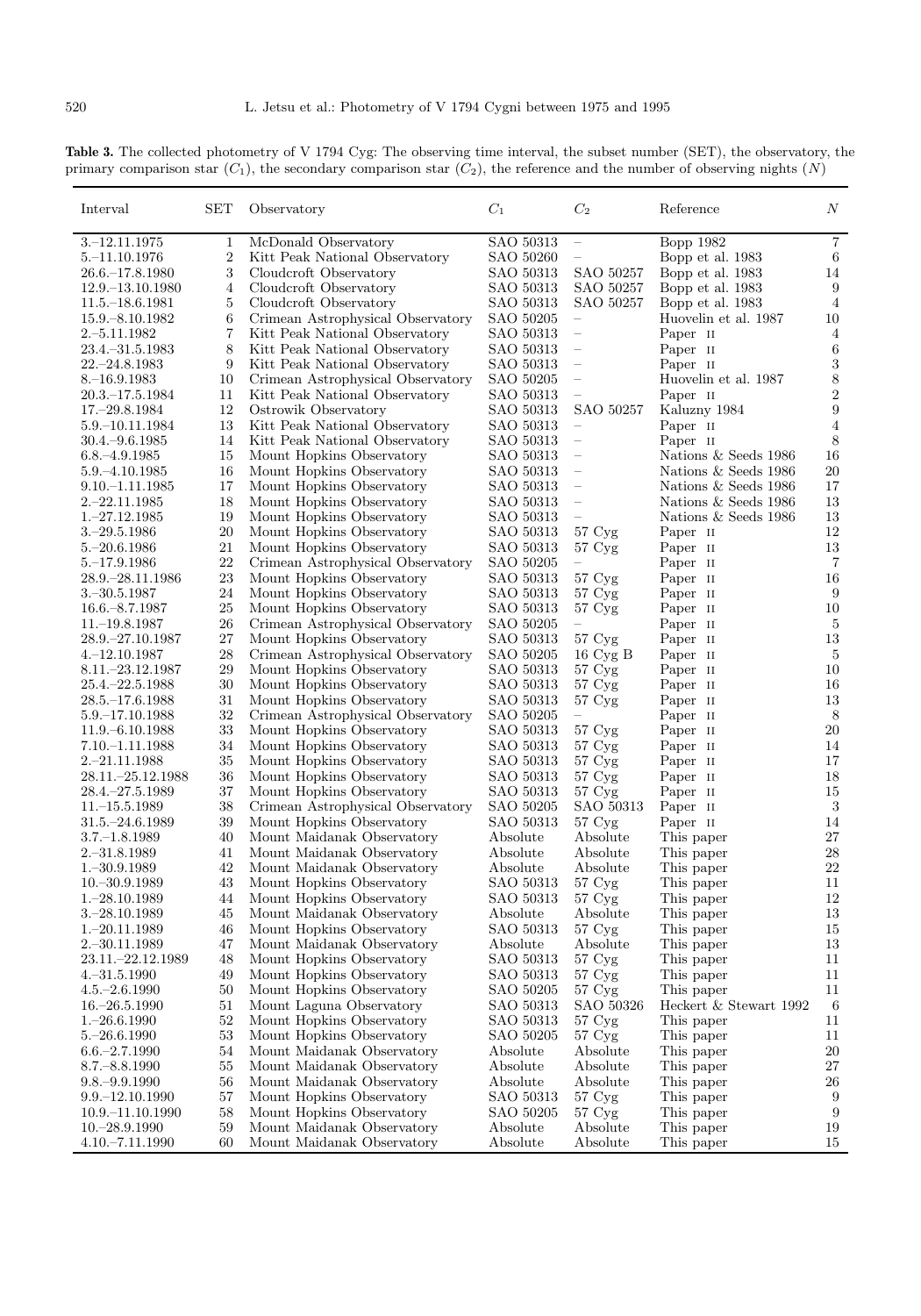**Table 3.** continued

| Interval             | $\operatorname{SET}$ | Observatory                                             | $C_1$                 | C <sub>2</sub>      | Reference                 | $\boldsymbol{N}$  |
|----------------------|----------------------|---------------------------------------------------------|-----------------------|---------------------|---------------------------|-------------------|
| 12.10. - 9.11.1990   | 61                   | Mount Hopkins Observatory                               | SAO 50205             | 57 Cyg              | This paper                | $17\,$            |
| 13.10. $-15.11.1990$ | 62                   | Mount Hopkins Observatory                               | SAO 50313             | $57 \,\mathrm{Cyg}$ | This paper                | $24\,$            |
| $8.11 - 8.12.1990$   | 63                   | Mount Maidanak Observatory                              | Absolute              | Absolute            | This paper                | 17                |
| 12.11. - 19.12.1990  | 64                   | Mount Hopkins Observatory                               | SAO 50205             | 57 Cyg              | This paper                | 17                |
| 16.11. - 20.12.1990  | 65                   | Mount Hopkins Observatory                               | SAO 50313             | $57 \,\mathrm{Cyg}$ | This paper                | 14                |
| 15.12.1990-14.1.1991 | 66                   | Mount Maidanak Observatory                              | Absolute              | Absolute            | This paper                | 11                |
| $30.4 - 30.5.1991$   | 67                   | Mount Hopkins Observatory                               | SAO 50313             | $57 \,\mathrm{Cyg}$ | This paper                | 15                |
| $12 - 26.5.1991$     | 68                   | Mount Laguna Observatory                                | SAO 50313             | SAO 50326           | Heckert $\&$ Stewart 1992 | 11                |
| $15.5 - 8.6.1991$    | 69                   | Mount Hopkins Observatory                               | SAO 50205             | 57 Cyg              | This paper                | 17                |
| $3 - 30.6.1991$      | 70                   | Mount Hopkins Observatory                               | SAO 50313             | 57 Cyg              | This paper                | 20                |
| $11.6 - 3.7.1991$    | 71                   | Mount Hopkins Observatory                               | SAO 50205             | $57 \,\mathrm{Cyg}$ | This paper                | 14                |
| 11.6. - 12.7.1991    | 72                   | Mount Maidanak Observatory                              | Absolute              | Absolute            | This paper                | 19                |
| $15.7 - 15.8.1991$   | 73                   | Mount Maidanak Observatory                              | Absolute              | Absolute            | This paper                | 26                |
| $16.8 - 18.9.1991$   | 74                   | Mount Maidanak Observatory                              | Absolute              | Absolute            | This paper                | 27                |
| 19.9.–18.10.1991     | 75                   | Mount Maidanak Observatory                              | Absolute              | Absolute            | This paper                | 13                |
| 29.9. - 20.10.1991   | 76                   | Mount Hopkins Observatory                               | SAO 50205             | $57 \,\mathrm{Cyg}$ | This paper                | 18                |
| 11.10.1991           | 77                   | Royal Swedish La Palma Observatory                      | Absolute              | Absolute            | This paper                | $\mathbf{1}$      |
| 21.10. - 25.11.1991  | 78                   | Mount Maidanak Observatory                              | Absolute              | Absolute            | This paper                | 13                |
| 26.10. - 17.11.1991  | 79                   | Mount Hopkins Observatory                               | SAO 50205             | $57 \,\mathrm{Cyg}$ | This paper                | 15                |
| $6.5 - 6.6.1992$     | 80                   | Mount Hopkins Observatory                               | SAO 50205             | $57 \,\mathrm{Cyg}$ | This paper                | 13                |
| $12.-20.5.1992$      | 81                   | Mount Laguna Observatory                                | SAO 50313             | SAO 50326           | This paper                | 6                 |
| $9.6 - 6.7.1992$     | 82                   | Mount Hopkins Observatory                               | SAO 50205             | $57 \,\mathrm{Cyg}$ | This paper                | 21                |
| 15.7. - 14.8.1992    | 83                   | Mount Maidanak Observatory                              | Absolute              | Absolute            | This paper                | $\ensuremath{28}$ |
| $6 - 9.8.1992$       | 84                   | Mount Laguna Observatory                                | SAO 50313             | SAO 50326           | This paper                | 2                 |
| 17.8. - 18.9.1992    | 85                   | Mount Maidanak Observatory                              | Absolute              | Absolute            | This paper                | 23                |
| $6 - 10.9.1992$      | 86                   | Royal Swedish La Palma Observatory                      | Absolute              | Absolute            | This paper                | $\overline{4}$    |
| 19.9. - 19.10.1992   | 87                   | Mount Maidanak Observatory                              | Absolute              | Absolute            |                           | 18                |
| $1.-23.10.1992$      | 88                   |                                                         | SAO 50205             | 57 Cyg              | This paper                | 17                |
| 22.10. - 11.11.1992  | 89                   | Mount Hopkins Observatory<br>Mount Maidanak Observatory | Absolute              | Absolute            | This paper                | 11                |
|                      |                      |                                                         |                       |                     | This paper                | 11                |
| 2.11.–1.12.1992      | 90<br>91             | Mount Hopkins Observatory                               | SAO 50205             | $57 \,\mathrm{Cyg}$ | This paper                |                   |
| 26.11. - 29.12.1992  | 92                   | Mount Maidanak Observatory                              | Absolute<br>SAO 50205 | Absolute<br>57 Cyg  | This paper<br>This paper  | 4<br>26           |
| $24.5 - 30.6.1993$   | 93                   | Mount Hopkins Observatory                               |                       |                     |                           |                   |
| $2.-29.6.1993$       | 94                   | Mount Maidanak Observatory                              | Absolute              | Absolute            | This paper                | 14<br>21          |
| $6 - 31.7.1993$      |                      | Mount Maidanak Observatory                              | Absolute              | Absolute            | This paper                |                   |
| 24. - 27. 7. 1993    | 95                   | Mount Hopkins Observatory                               | SAO 50205             | $57 \,\mathrm{Cyg}$ | This paper                | 4                 |
| $26.7 - 2.8.1993$    | 96                   | Mount Laguna Observatory                                | SAO 50313             | SAO 50326           | This paper                | 6                 |
| $1 - 28.8.1993$      | 97                   | Mount Maidanak Observatory                              | Absolute              | Absolute            | This paper                | 18                |
| $5 - 25.8.1993$      | 98                   | Kvistaberg Observatory                                  | Absolute              | Absolute            | This paper                | $\sqrt{3}$        |
| $30.8 - 24.9.1993$   | 99                   | Mount Maidanak Observatory                              | Absolute              | Absolute            | This paper                | 21                |
| $3.9 - 3.10.1993$    | 100                  | Mount Hopkins Observatory                               | SAO 50205             | $57 \,\mathrm{Cyg}$ | This paper                | 19                |
| $9 - 10.9.1993$      | 101                  | Royal Swedish La Palma Observatory                      | Absolute              | Absolute            | This paper                | 1                 |
| 18.9. - 27.10.1993   | 102                  | Kvistaberg Observatory                                  | Absolute              | Absolute            | This paper                | 6                 |
| 28.9. - 28.10.1993   | 103                  | Mount Maidanak Observatory                              | Absolute              | Absolute            | This paper                | 17                |
| 13.10. - 1.11.1993   | 104                  | Mount Hopkins Observatory                               | SAO 50205             | $57 \,\mathrm{Cyg}$ | This paper                | 9                 |
| $21.11 - 15.12.1993$ | 105                  | Mount Hopkins Observatory                               | SAO 50205             | $57 \,\mathrm{Cyg}$ | This paper                | 9                 |
| $8.6 - 15.7.1994$    | 106                  | Mount Hopkins Observatory                               | SAO 50205             | $57 \,\mathrm{Cyg}$ | This paper                | 15                |
| 13.6. - 8.7.1994     | 107                  | Mount Maidanak Observatory                              | Absolute              | Absolute            | This paper                | 20                |
| 11.7. - 5.8.1994     | 108                  | Mount Maidanak Observatory                              | Absolute              | Absolute            | This paper                | 21                |
| $7.8 - 1.9.1994$     | 109                  | Mount Maidanak Observatory                              | Absolute              | Absolute            | This paper                | 17                |
| $2.-28.9.1994$       | 110                  | Mount Maidanak Observatory                              | Absolute              | Absolute            | This paper                | 14                |
| $9.6 - 11.7.1995$    | 111                  | Mount Hopkins Observatory                               | SAO 50205             | $57 \,\mathrm{Cyg}$ | This paper                | 21                |
| 21.9. - 19.10.1995   | 112                  | Mount Hopkins Observatory                               | SAO 50205             | $57 \,\mathrm{Cyg}$ | This paper                | 22                |
| 20.10. - 16.11.1995  | 113                  | Mount Hopkins Observatory                               | SAO 50205             | $57 \,\mathrm{Cyg}$ | This paper                | 16                |
| $17.11 - 15.12.1995$ | 114                  | Mount Hopkins Observatory                               | SAO 50205             | $57 \,\mathrm{Cyg}$ | This paper                | 16                |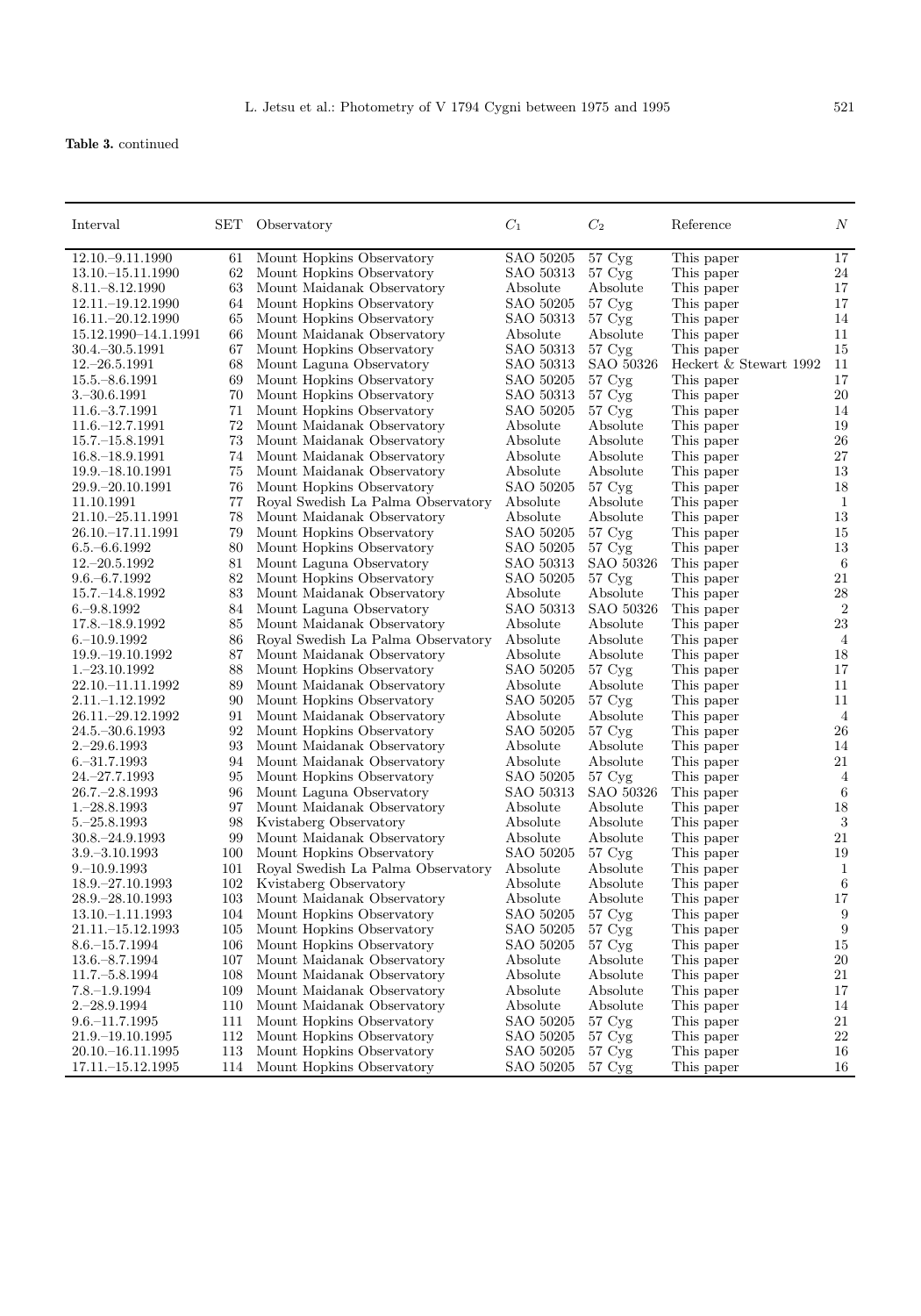the Mount Maidanak Observatory photometric observing routines, instrumentation, reductions, and transformations.

# 6.3. Mount Laguna Observatory

The third part of new data consists of the differential  $UBV(RI)_{\text{C}}$  photometry made between May, 1992 and August, 1993 with the 24 inch telescope at the Mount Laguna Observatory. The comparison stars SAO 50313  $(C_1)$  and SAO 50326  $(C_2)$  were as in Heckert & Stewart (1992). Each observation is an average of four 10 seconds integrations through a diaphragm of  $19''$  or 26", depending on the seeing conditions and/or background brightness. The internal error is  $\leq$  0<sup>m</sup>01 in every passband. The standard stars (Landolt 1983) were observed to determine the transformation into the standard Johnson UBV and Cousins RI systems. The weighted mean  $UBVR$  magnitudes of SAO 50313 in Table 2 were used to derive the magnitudes of V 1794 Cyg. The Cousins R magnitudes were transformed into the standard Johnson system (Bessel 1979). The standard Johnson I magnitudes could not be derived, because I of SAO 50313 is unknown. The Mount Laguna Observatory observing routines and instrumentation have been described, e.g., in Heckert & Stewart (1992) and Heckert (1993).

# 6.4. Kvistaberg Observatory and Royal Swedish La Palma Observatory

The fourth part of the new data is absolute  $UBV$  photometry made between October, 1991 and October, 1993 with the 40 cm telescope at Kvistaberg Observatory and the 60 cm telescope at Royal Swedish La Palma Observatory. These observations were obtained during a survey of medium magnitude UBV standard stars at positive declinations (between  $15°$  and  $45°$ ), i.e. V 1794 Cyg was "accidentally" included into a list of standard stars, before being identified as a variable. As an exception, the first observation (SET=77) was made during a study of late–type stars in the Milky Way. The reductions by T. Oja are essentially the same for both instruments. Each observation is a mean of three ten second integrations. The transformation into the standard Johnson UBV is determined, and continuously verified, with respect to standard star measurements, as described, e.g., by Oja (1983). The external accuracy is about  $0^{m}021$  in V, and  $0^{m}011$  in  $B-V$ and  $U - B$ . The V magnitudes of V 1794 Cyg were reduced relative to three standard stars using the values given in the parenthesis: BD+44<sup>°</sup>3604 ( $V = 9.420$ ), BD+45°3310  $(V = 8.647)$ , and BD+54°3220  $(V = 8.297)$ , while the  $B - V$  and  $U - B$  of V 1794 Cyg are absolute.

## **7. Conclusions**

Achieving something comparable to the sunspot–record for any late–type star requires uninterrupted and coordinated photometric observing programs. The CaII H&K emission measurements for about 100 solar–type main– sequence stars already extend over a quarter of a century (e.g. Wilson 1978; Saar & Baliunas 1992), and more than a decade of photometry of these stars has been made (e.g. Radick et al. 1990; Radick 1992). The necessity for long–term photometric programs for an extensive sample of all types of chromospherically active stars (e.g. pre– and post–main–sequence stars) has been emphasized, e.g., by Hall (1991). The automatic photoelectric telescopes could perform such a coordinated effort, but only smaller samples have been studied (e.g. Strassmeier & Hall 1988a,b; Henry et al. 1995). Systematic collection and easy availability of photometry obtained with automated telescopes should therefore receive utmost attention. The data time span could be extended with photographic plate archives (e.g. Hartmann et al. 1979). Very intensive photometry of V 1794 Cyg has been carried out, and our data now covers about 20 years. In observing times, the increment from Paper I is about 207%. The number of individual  $UBVRI$ measurements has increased even more (∼286%).

Absolute photometry relies on a selected set of standard stars, but differential photometry requires constant brightness for  $C_1$  and  $C_2$ . The best combination for differential photometry of V 1794 Cyg is:  $C_1 =$  SAO 50313 or SAO 50205, and  $C_2 = 57 \text{ Cyg}$ . No short– or long–term photometric variability was detected in these comparison stars. Not only will this combination simplify new photometry of V 1794 Cyg, but more importantly, it ensures the homogeneity of all collected photometry. The accuracy in U for SAO 50313 is lower than for SAO 50205. The colour index difference between an early–type  $C_1$ (i.e. SAO 50205) and a late–type variable does require secondary extinction corrections in differential photometry, especially in UB. Yet, the choice of a late–type  $C_1$ (i.e. SAO 50313) may have unfortunate consequences. For example, Hall (1976) discusses the case, where the long– period variable HK Lac was adopted as  $C_1$  for the RS CVn star AR Lac.

Our collection of V 1794 Cyg photometry, as well as of all  $C_1$  and  $C_2$ , was terminated on 1995. Analysing 114 subsets would have otherwise been impossible, because any new  $C_1$  or  $C_2$  measurements would have required LTM– corrections in several subsets, i.e. revision of Table 4. For example, who could have foretold the planetary companion detection in one of our  $C_2$ , namely 16 Cyg B (Cochran et al. 1997)? For the purposes of our study, the "good news" about 16 Cyg B are that we used this  $C_2$  only once, and that planetary transit detections in stellar photometry are difficult (Henry et al. 1997). Finally, it was impossible to determine the accuracy of every individual UBV RI measurement of V 1794 Cyg in Table 4. Hence